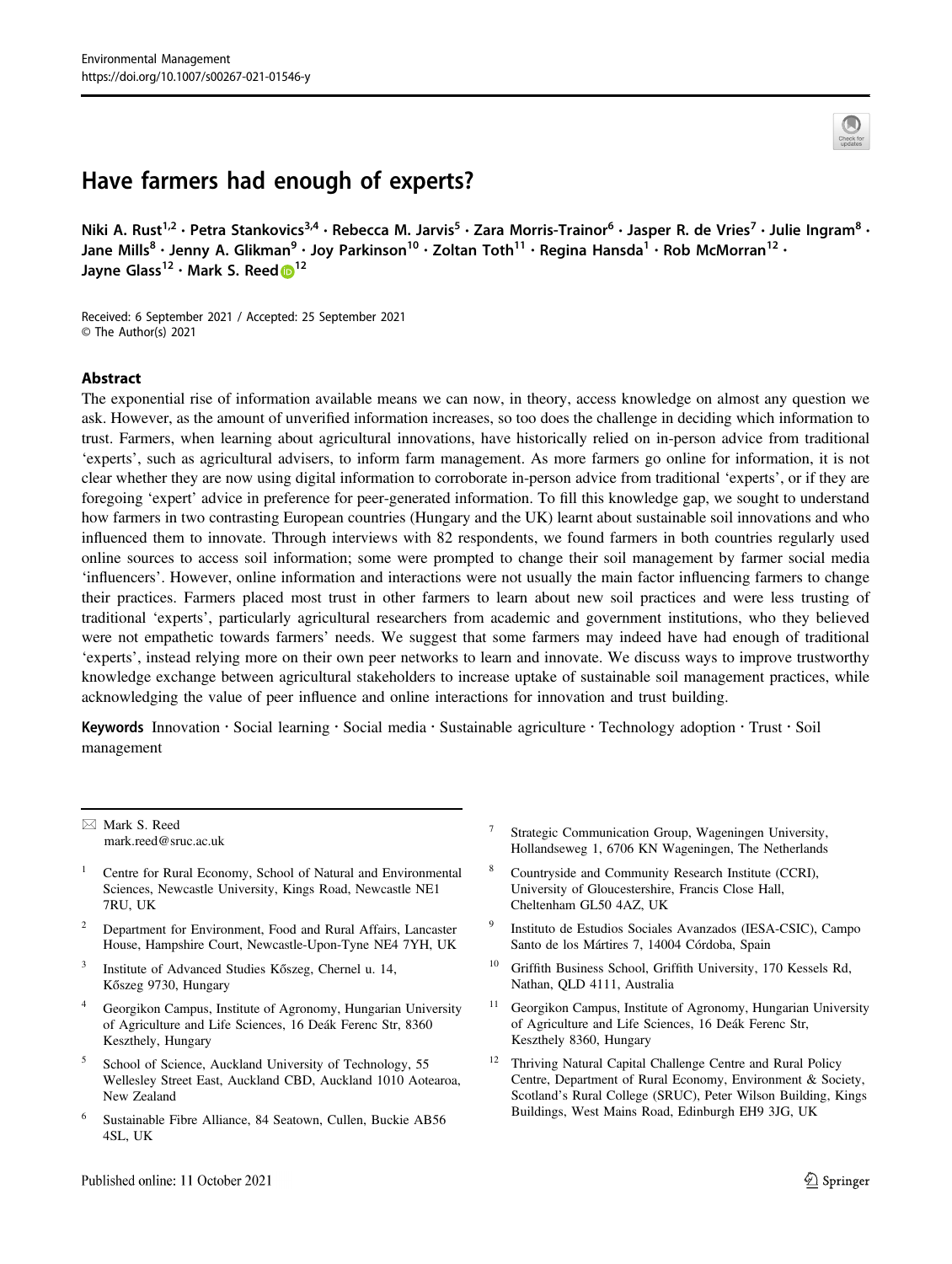## Introduction

We are now living in a world experiencing more information overload than ever before (Bawden and Robinson [2020\)](#page-10-0). Never has there been a time when people can theoretically, with the right technological resources and skills, access much of humanity's collective knowledge in a matter of seconds via the internet. This explosion of digital content has, however, led to numerous challenges. Firstly, there is now such an abundance of content that locating the information needed can be difficult (Holton and Chyi [2012](#page-11-0)). Secondly, the rise of inaccurate, unchecked, unintentionally or deliberately misleading and pre-filtered content can make it harder to know what is trustworthy, credible and reliable (Hargittai et al. [2010](#page-11-0)). Together, this can create anxiety, uncertainty, or irrationality in decision-making (Eppler and Mengis [2004](#page-11-0)), creating a significant cognitive load, which can lead to inefficient and ineffective use of time and resources (Bawden and Robinson [2020](#page-10-0)). Information seekers are therefore not only challenged with finding information but also assessing, processing and controlling it (Tenopir [1990;](#page-12-0) Jackson and Farzaneh [2012\)](#page-11-0).

To overcome the problem of making sense of voluminous and conflicting information, we tend to use simple heuristics, or mental short-cuts, to assess information (Hmielowski et al. [2014\)](#page-11-0). Trust is a heuristic used to evaluate information and is based on numerous factors, such as: whether the new information appears compatible with what is already believed, if it comes from a credible source and if it appears to be believed and trusted by peers (Lewandowsky et al. [2012\)](#page-11-0). Traditionally, 'experts', who are thought to contain a high degree of detailed knowledge and expertise on a particular topic (such as scientists and doctors) have been considered trustworthy sources of information. Academic researchers are commonly thought of as 'experts' in their field of study, and studies have found widespread public trust in both science and scientists across 140 countries (Wellcome Trust [2019\)](#page-13-0). In a 2020 analysis across six countries and 80,000 respondents, the Reuters Institute found scientists and doctors were the most trusted source of information on coronavirus—ranking higher than national and global health organisations, and well above governments and the media (Newman et al. [2020\)](#page-12-0). However, these studies focused on generalised trust but did not look at trust towards specific scientists. This nuance is important because people may trust science or scientists in general, but not science related to particular topics or scientists who represent them (Nadelson et al. [2014](#page-12-0)). For instance, though people in the UK generally claim to trust scientists, the level of trust towards government scientists regarding information on genetically modified (GM) food has historically been low (Grove White et al. [1997;](#page-11-0) Marris et al. [2001](#page-11-0); Seifert [2020](#page-12-0); Ipsos MORI [2021](#page-11-0); Busch et al.

[2021](#page-10-0)). Similarly, controversies surrounding bovine spongiform encephalopathy (mad cow disease) during the 1990s prompted public criticism of the role of scientific advice in policy-making, leading to the formulation of rules for science-based policy-making by the Government. This suggests the extent to which someone trusts a particular expert on a specific topic is often related to whether that 'expert' appears to hold similar values and interests to them (Siegrist and Cvetkovich [2000](#page-12-0); Earle [2010](#page-10-0)).

Given soil degradation on farms is a global problem (Lal and Stewart [1990\)](#page-11-0), there have been calls for changes in farming soil management practices to be more sustainable (Rust et al. [2020\)](#page-12-0). However, uptake of more sustainable soil management practices has remained low (Alskaf et al. [2020;](#page-10-0) Lahmar [2010\)](#page-11-0). This is concerning, given soil is the foundation upon which most of our food is produced but is created so slowly that it could be considered non-renewable on a human timescale (Lal [2015\)](#page-11-0). Intensive agricultural practices degrade soil thus there is a dire need to increase the adoption of products and practices that conserve soil (Thomas et al. [2018](#page-12-0)). Indeed, the need for sustainable soil management techniques is included in Sustainable Development Goal 15, noting its importance for healthy soils to help to create more sustainable futures. Trust in information about soil management has been noted as a key factor influencing uptake of more sustainable practices (Rust et al. [2020](#page-12-0)). Farmer motivations to implement more sustainable agricultural practices are complex and include agronomic, economic, environmental, political, psychological and social factors (Baumgart-Getz et al. [2012;](#page-10-0) Prager and Posthumus [2010;](#page-12-0) Ulrich-Schad et al. [2017;](#page-12-0) Dessart et al. [2019](#page-10-0)). When determining a farmer's likelihood of adopting more sustainable management approaches and technologies, it is crucial that farmers have access to good quality information from sources perceived as trustworthy (Mills et al. [2017](#page-12-0); Joffre et al. [2020\)](#page-11-0).

Trust in information is also related to risk: it can be risky to change behaviour, especially if outcomes are uncertain, so acting on information where risks are high depends partly on the amount someone trusts the information (Ilbery et al. [2013;](#page-11-0) Slovic [2000](#page-12-0); Millstone and Van Zwanenberg [2000](#page-12-0); Dandy [2012\)](#page-10-0). For farmers, some changes in farm management may carry a high risk to their livelihood, especially if the change is substantial, costs are high or the payoff not instant; here, farmers tend not to trust information that comes from people with limited farming experience (Mauro et al. [2009](#page-11-0); Rust et al. [2020;](#page-12-0) Skaalsveen et al. [2020](#page-12-0)). Moreover, consumer attitudes may change far faster than new practices can be developed (bearing in mind that there can be time lags of over 20 years in many cases between agricultural research and ultimate adoption of innovations; Alston [2008](#page-10-0)). For instance, previous studies found that the riskiness of changing practices was a key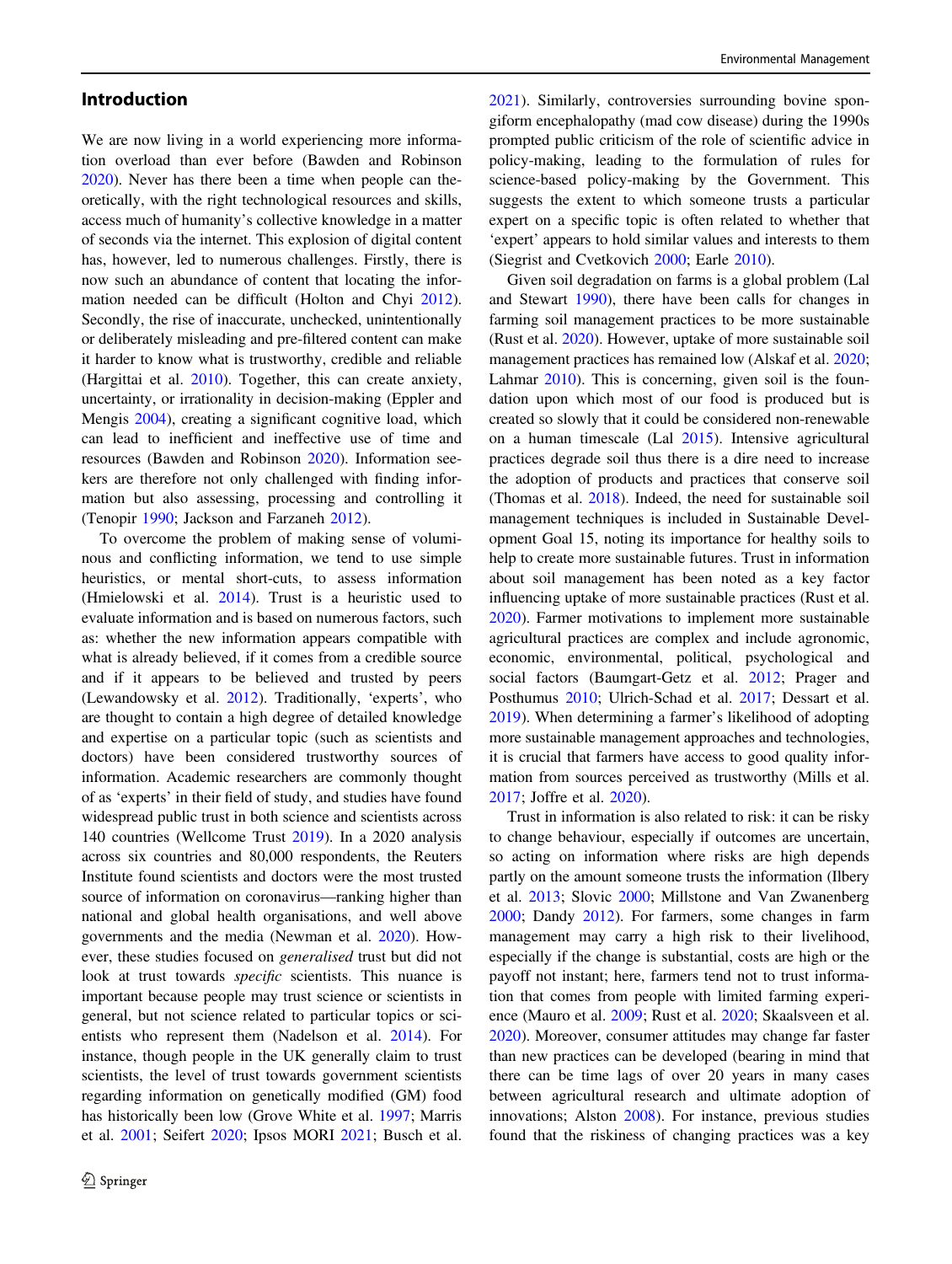barrier stopping farmers from using soil conservation measures in Australia and the US (Pannell et al. [2006](#page-12-0); Arbuckle and Roesch-McNally [2015](#page-10-0)). Costs are high, there is frequently no price premium to be gained and consumer attitudes change far faster than farmers are able to keep pace. Alston et al. report ag R&D lags of over 20 years, suggesting that on farm ROI lags would extend beyond the short term of 3–5 years.

Knowing which sources of soil information that farmers —and the people who advise them—use and trust, would be of great value for advocates of sustainable agriculture, as this information can be used to understand who may be the best messengers for sharing information on sustainable agricultural practices. Historical studies highlighted the agricultural adviser as a valued, trusted and respected source of information and mediator of sustainable agricultural practice adoption for farmers (Angell et al. [1997](#page-10-0); Fearne [1991\)](#page-11-0), albeit with often complex relationships evolving (Ingram [2008\)](#page-11-0). However, as it has become more challenging for farmers to navigate through the complex and often messy network of pluralistic advisory services (Klerkx and Proctor [2013](#page-11-0)), farmers have increasingly turned to their farmer peers rather than traditional 'experts' such as agricultural advisers (Wood et al. [2014;](#page-13-0) Skaalsveen et al. [2020](#page-12-0); McMorran [2021\)](#page-11-0), especially small-scale farmers, who often struggle to pay for independent advisory services (Sutherland et al. [2017](#page-12-0)). The advent of the internet, coupled with a growth of digital content, presents an information-seeking challenge for farmers who must decide which sources of information on soil to use and trust. Whilst it has been noted that some farmers are now using the internet to learn about farm management in general (Defra [2019\)](#page-10-0), it is not yet known whether they are also using online sources to learn specifically about new soil management practices (Mills et al. [2019\)](#page-12-0). Similarly, with the rise in disinformation and fake news (Martens et al.  $2018$ ), we do not know how farmers are now validating information nor which sources of information encourage farmers to implement more sustainable soil management practices. Moreover, 'cognitive dissonance' may arise from apparently contradictory research, on the one hand urging a shift from the post World War II paradigm of food security using input-intensive agriculture (Lang and Barling [2012\)](#page-11-0) towards sustainable agriculture (Donkers [2014](#page-10-0)); and on the other hand recognising that organic agriculture is unlikely to provide long term food security (Badgley and Perfecto [2007;](#page-10-0) Connor [2018\)](#page-10-0).

In this study, we address these research gaps using a case study of farmers in Hungary and the UK—two countries experiencing growing levels of soil degradation (Environment Agency [2019;](#page-11-0) Szilassi et al. [2006](#page-12-0)). To more thoroughly understand the journey that farmers as information seekers take when learning about and implementing new

soil management approaches, this study was guided by the following research questions:

- 1. Which sources of soil information do farmers and those who advise farmers use and trust?
- 2. How is this information validated?
- 3. Who influences farmers to implement new soil management practices?

## Material and Methods

We took an inductive, qualitative approach to this research using a case study design (Merriam [1998](#page-12-0)), allowing us to gain an in-depth understanding of the topic (O'leary [2004\)](#page-12-0). We drew upon persuasion theories and diffusion of innovations theory to situate our study conceptually. Persuasion theories posit that someone is more likely to change their behaviour if the beliefs that underpin their attitudes change (Petty et al. [1991;](#page-12-0) Okumah et al. [2020](#page-12-0)). This process is affected by the information shared, its source and the characteristics of the information receiver (Blackstock et al. [2010](#page-10-0)), as well as how this information conveys social norms e.g. which agricultural practices are normally used and how they are applied in practice (Cialdini et al. [2006\)](#page-10-0). Persuasion theories stipulate that trusted sources are thought to be more effective vehicles of change compared with untrusted sources (Petty et al. [1991\)](#page-12-0). To complement this, the theory on diffusion of innovation posits that external and internal factors influence an individual's decision to innovate; external factors include characteristics about the innovation itself alongside 'change agents' (also known as influencers), plus the social network and communication channels (Rogers [2003\)](#page-12-0).

We undertook semi-structured interviews during 2019 with UK farmers and advisers and at the start of 2020 for Hungarian farmers and advisers. UK advisors tended to operate from the private sector while Hungarian advisors were more likely to come from the public sector. We recognise that, increasingly, there is overlap between these stakeholders, such as where some farmers are also advisers or have advanced degrees. However, due to limited space in this paper, we categorise stakeholders based on the group in which the respondent primarily categorised themselves. We chose these two case studies as contrasting examples: the UK being a cooler climate and being a long-standing member of the EU (although the research was conducted just after the country voted to leave the European Union) and Hungary being a warm semi-continental climate joining the EU in 2004 having transitioned from communism. Their agricultural knowledge and innovation systems (AKIS) had historically been distinctly different, though have more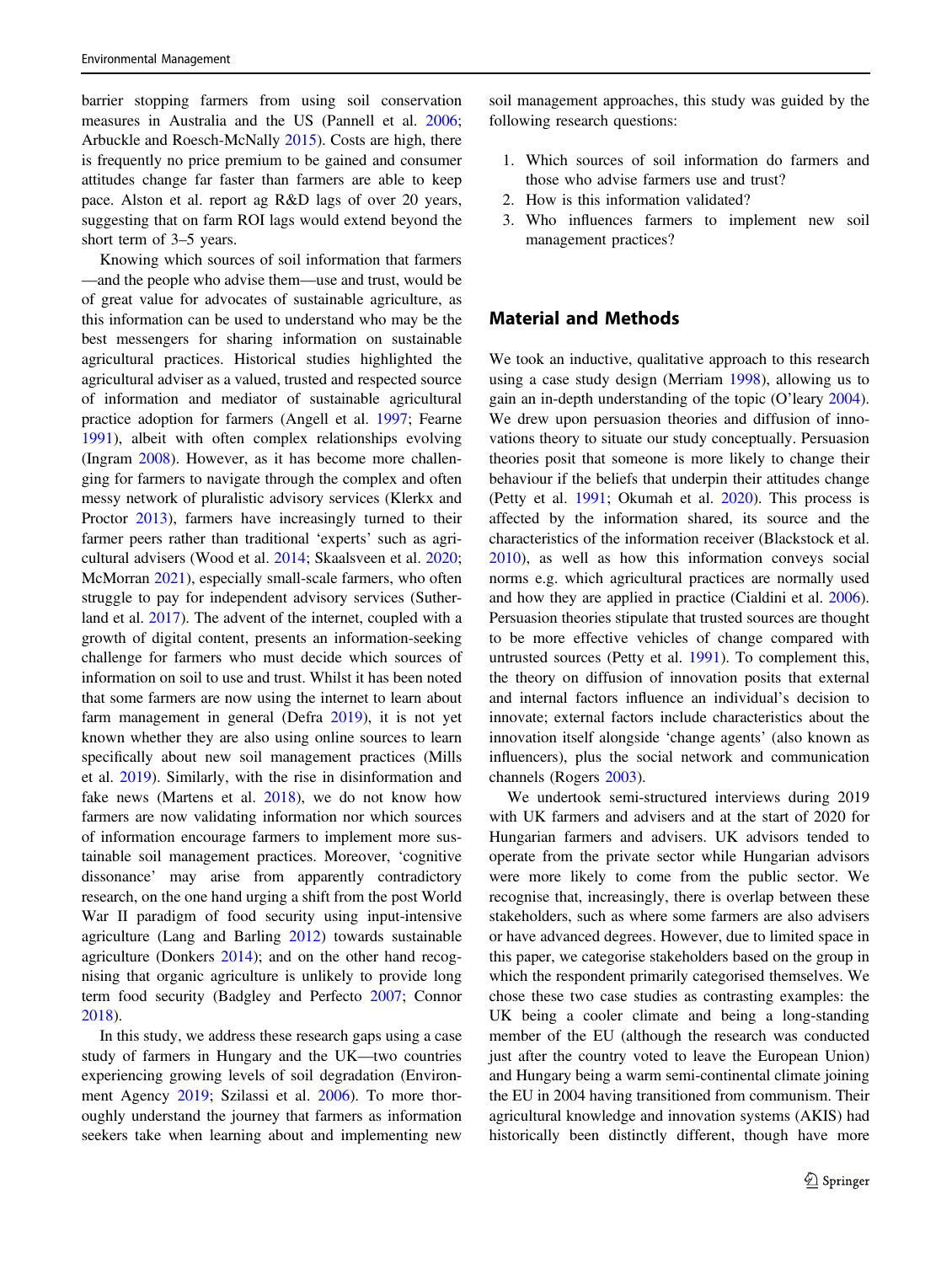recently become similarly pluralistic (Ingram and Mills [2019\)](#page-11-0). In Hungary, due in part to the transition from communism to capitalism, state-run farms that had an important role in AKIS were replaced by fragmented public and private organisations (Nemes and High [2013](#page-12-0); Biró [2017](#page-10-0)). Hungary now has a complex advisory network, including free, partly subsidised and privatised AKIS institutions. Like Hungary, the AKIS network in the UK has become increasingly pluralistic over the last number of decades (Knierim et al. [2017](#page-11-0)), with paid-for advice primarily coming from advisors working for large agribusinesses or independent consultants, though some state-funded AKIS also exist, through focused programmes such as the Catchment-Based Approach to water management.

An interview guide was developed with input from the authors, informed by the literature and the theoretical concepts described above, and questions were trialled on a subset of the target populations. Following feedback from these pilots, questions were adapted to improve the clarity of question wording. The study obtained ethical approval by the Newcastle University Ethics Committee. All respondents were asked for their free, prior informed consent to take part in the research and accepted verbally. We used a purposive sampling strategy to source respondents based on the judgement of the researchers (Etikan et al. [2016](#page-11-0)) by targeting soil advisers via online agricultural databases, contacting regional farmer groups and attending agricultural meetings, supplemented by snowball sampling, where farmers recommended their colleagues for interview. Farmers in our sample included arable and mixed farmers located in south-western Hungary and across the UK. We did not sample livestock-only farmers as soil quality is a more significant issue on arable farms (Environment Agency [2019](#page-11-0)). A total of 43 farmers and 39 advisers were interviewed across the two countries (Table 1). Just over half (45/82) of the interviews took place over the phone, with the remainder taking place in person. All interviews were recorded with consent from the respondents and lasted on average 48 min (with a range of 24–106 min).

New respondents were sourced until theoretical saturation had been reached, where no new themes were emerging from the data (O'leary [2004](#page-12-0)). The recordings were transcribed (and first translated into English if they were conducted in Hungarian) then analysed in QSR NVivo<sup>®</sup> (QSR International, version 12). Coding was undertaken by the first author inductively using thematic analysis, which involved first reading the transcripts to acquire an overview of the interview data and then coding each interview based on common themes emerging from the data. The results are presented as summaries of the parent themes that emerged related to our research questions; anonymised quotes have been included where they provide examples of these themes.

Table 1 Characteristics of interview respondents

| Country | Profession                  | Gender             |
|---------|-----------------------------|--------------------|
| Hungary | Adviser: $(11)$             | $F(1)$ , M $(10)$  |
|         | Agribusiness (6)            |                    |
|         | Farming association (1)     |                    |
|         | Independent $(2)$           |                    |
|         | University/college (2)      |                    |
|         | Farmer: (11)                | $F(4)$ , M $(7)$   |
|         | Arable (10)                 |                    |
|         | Mixed $(1)$                 |                    |
| UK      | Adviser: (28)               | $F(13)$ , M $(15)$ |
|         | Agribusiness (6)            |                    |
|         | Agricultural levy board (5) |                    |
|         | Environmental NGO (3)       |                    |
|         | Farming association (2)     |                    |
|         | Government (2)              |                    |
|         | Independent $(5)$           |                    |
|         | University/college (5)      |                    |
|         | Farmer: (32)                | $F(5)$ , M $(27)$  |
|         | Arable (13)                 |                    |
|         | Mixed $(19)$                |                    |

#### Results

Results are summarised in Fig. [1](#page-4-0), showing the sources used and trusted, as well as who influenced farmers to implement new soil management practices. These are then described in greater detail in the subsequent sections, considering which sources of soil information farmers and advisors use and trust, how this information is validated, and who influences farmers to implement new soil management practices.

#### Information Sources and Trust

Farmers and advisers in Hungary and the UK used diverse sources to gain new information about soil, ranging from individuals (such as other farmers) to institutions (such as agricultural levy boards<sup>1</sup>). Farmers generally used and placed most trust in other farmers when they wanted to learn about soil management, as one Hungarian arable farmer (HF07) explained:

"I discuss our experiences with my fellow farmers. We are in continuous contact; we keep in touch but if some problem occurs then we can just call each other

<sup>&</sup>lt;sup>1</sup> Levy boards, such as the Agricultural and Horticultural Development Board in the UK, charge a statutory levy to farmers, growers and others in the supply chain to fund research and development and provide advice to the sector.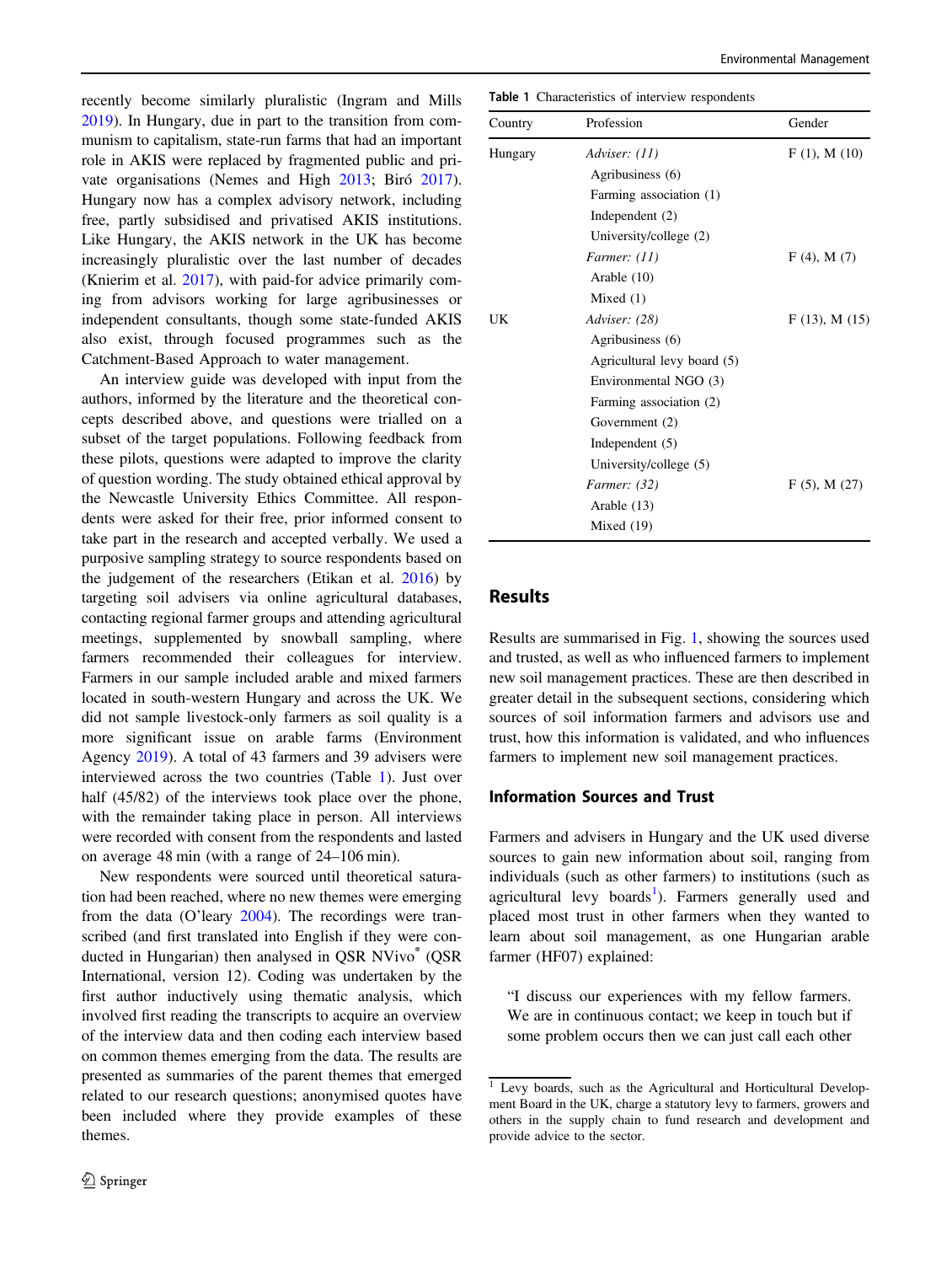<span id="page-4-0"></span>

Fig. 1 A conceptual map of the information sources used and trusted by Hungarian and UK farmer respondents, as well as who influenced these farmers to implement a new soil management practice

like: "What did you do? How do you deal with it? What are you results? How big is the yield? What is the quality?". We can trust in each other's experiences because we are friends, so we do not want to cause trouble to each other, and we know how the others works; we see the result on each other farms with our eyes."

Respondents also frequently used digital technology to find information: for farmers, this was usually via social media and other online sources such as farming forums and the agricultural press; for advisers, this was primarily in online scientific journals. Most respondents thought the internet was a useful way to find out about new information on soil and gauge what other farmers felt about the topic, though advisers (particularly those from colleges/universities) did not find online farmer experiences shared on social media were credible as they believed anecdotal stories were not robust enough to be considered "evidence". Farmers, however, reported that they valued social media to learn directly from and connect with other farmers about agricultural practices and experiences much easier than they could in person. Both Hungarian and British farmers used social media as a source of agricultural information, though

this practice tended to be more common in British farmers. One British advisor commented:

"Twitter has become a very important tool for farmers to learn peer to peer… Farmers sharing just real-life case studies. They are sharing their trials; they just share what they are doing and you see farmers interact with that. Twitter has played a central role in providing one form of evidence that farmers do trust which is what other farmers are doing. Twitter has empowered that to happen."

Whether talking about other farmers in the social media or geographical networks, farmers tended to get information from other farmers with similar farming experiences and interests to them, rather than seeking out particularly experienced or knowledgeable farmers, and when they sought evidence beyond these networks, they were typically cautious. Whilst farmers and advisers regularly used the internet to gather soil information, many were somewhat cautious of fully trusting online sources, as one British mixed farmer (BF04) explained: "Ultimately the internet is the biggest tool of useless information but also the biggest tool of useful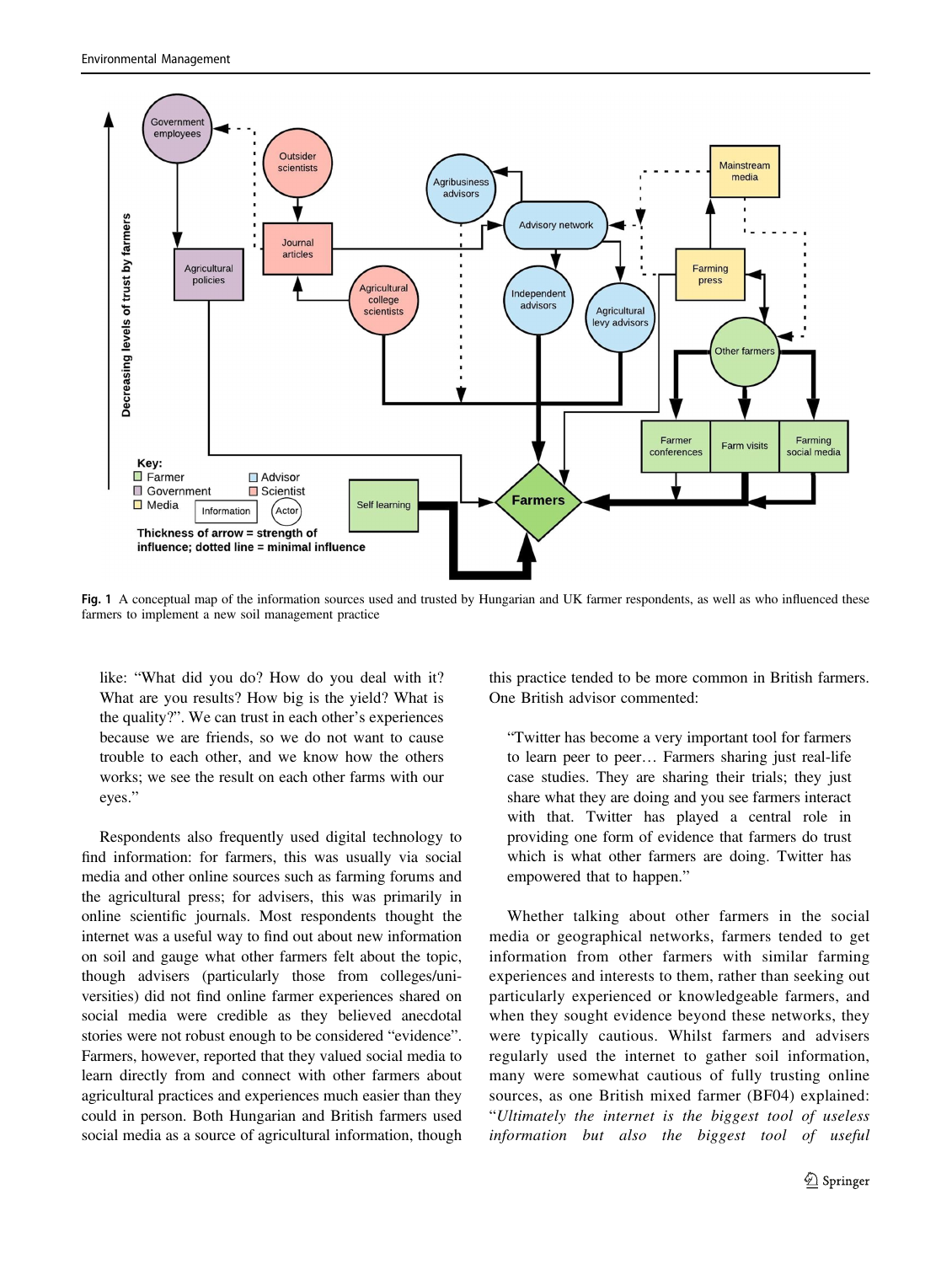information. It is just knowing what bit of information you are reading at the time." Therefore, the internet was considered useful to gather information but that this information needed to be taken "with a pinch of salt"—as numerous respondents mentioned—before it could be believed, trusted and acted upon.

Both advisers and farmers used the farming press to gather information on soil, with farmers placing more trust in this source than advisers. However, both farmers and advisers reported a degree of scepticism in the content of the farming press, believing the content to be somewhat swayed by the agribusinesses who pay for adverts in the magazines. For example, one UK advisor commented, "If you read Farmer's Weekly you think 'really?'… You read most of it and there is an underlying message in it, there is always a commercial message." National general press sources such as broadsheet newspapers were not trusted as sources of information on soil as these were deemed to have a different agenda to the agricultural sector.

Farmers and advisers alike mentioned that established agricultural levy/membership organisations were trusted sources of information about soil because respondents believed these organisations undertook reliable, robust science that was practical for on-farm use. Here, respondents trusted the research produced from these institutions as the institutions themselves were perceived as trustworthy and being on the side of the farmer. For example, one UK farmer and advisor commented, "I would probably as a general rule tend to be fairly trusting of anything which comes out of AHDB [Agriculture and Horticulture Development Board] probably from the point of view that again it is independent, it is levy funded and certainly in the last year or two they seem to have swung into a fairly pragmatic attitude of looking at things both from a scientific and economic point of view and they tend to bring in good researchers." Respondents also felt these institutions were empathetic towards what farmers wanted and communicated in ways farmers understood. Farmers often mentioned that partly why they trusted agricultural levy boards was because they were funded by the farming industry.

Whilst farmers trusted the research produced from these agricultural levy boards (though less than they trusted other farmers), they generally only trusted academic research institutions—such as agricultural colleges—that were known for longstanding work on agriculture conducted in collaboration with farmers. Researchers from other institutions, such as governments, non-agriculturally focused colleges and universities (hereafter denoted as "outsider scientists"), were not trusted by farmers, as these researchers were thought to have a conflicting agenda to farmers so did not have farmers' best interests at heart. In

Hungary, this was partly due to the changing advisory landscape, as a university adviser explained (HA10):

"Unfortunately, the world has changed a lot. Statefinancing universities are no longer the case. Information is difficult to pass on. Farmers are less and less likely to believe in university research."

Therefore, the degree to which farmers trusted scientific outputs was dependent on the institutions producing them. Numerous farmers in Hungary and the UK were suspicious of the funding sources that outsider scientists relied on, assuming that many research projects were part-funded by (what they deemed) untrustworthy and biased donors such as the agrochemical industry; this was one reason why most farmers placed little trust in advisers who worked for large agribusinesses.

The way in which outsider scientists obtained funding was seen to "corrupt" their results, as a British mixed farmer (BF27) proposed. Other farmers mentioned an additional reason for not using information from or trusting outsider scientists was because they could not access academic research, partly as it was often behind paywalls and partly because it was written in a way that farmers found hard to understand. Outsider scientists were also thought to work at different geographic scales to farmers, as the researchers often wanted large-scale generalisable studies whereas farmers wanted locally specific research applicable to their farm. This fed into the suspicion farmers had towards outsider scientists, as the knowledge produced by these researchers was not generally actionable on the farm and was communicated in ways farmers struggled to understand, suggesting a lack of empathy that outsider scientists conveyed towards farmers. The scalar difference was thought to affect the usefulness of scientists' advice, as reflected upon by a British agricultural college adviser (BA23):

"Farmers quite rightly trust other farmers and why would they trust the scientists, the scientist who only writes a paper? And why would they trust a scientist who doesn't turn up in their field and talk to them directly? Why would they read a paper and think 'I must try that out'?"

## Agricultural Information Validation

Agricultural information on soil was often validated by respondents using a rough triangulation process, including collecting additional evidence (like repeated trials or studies done in different contexts) and getting verification from trusted sources, as this Hungarian agribusiness adviser (HA08) explained: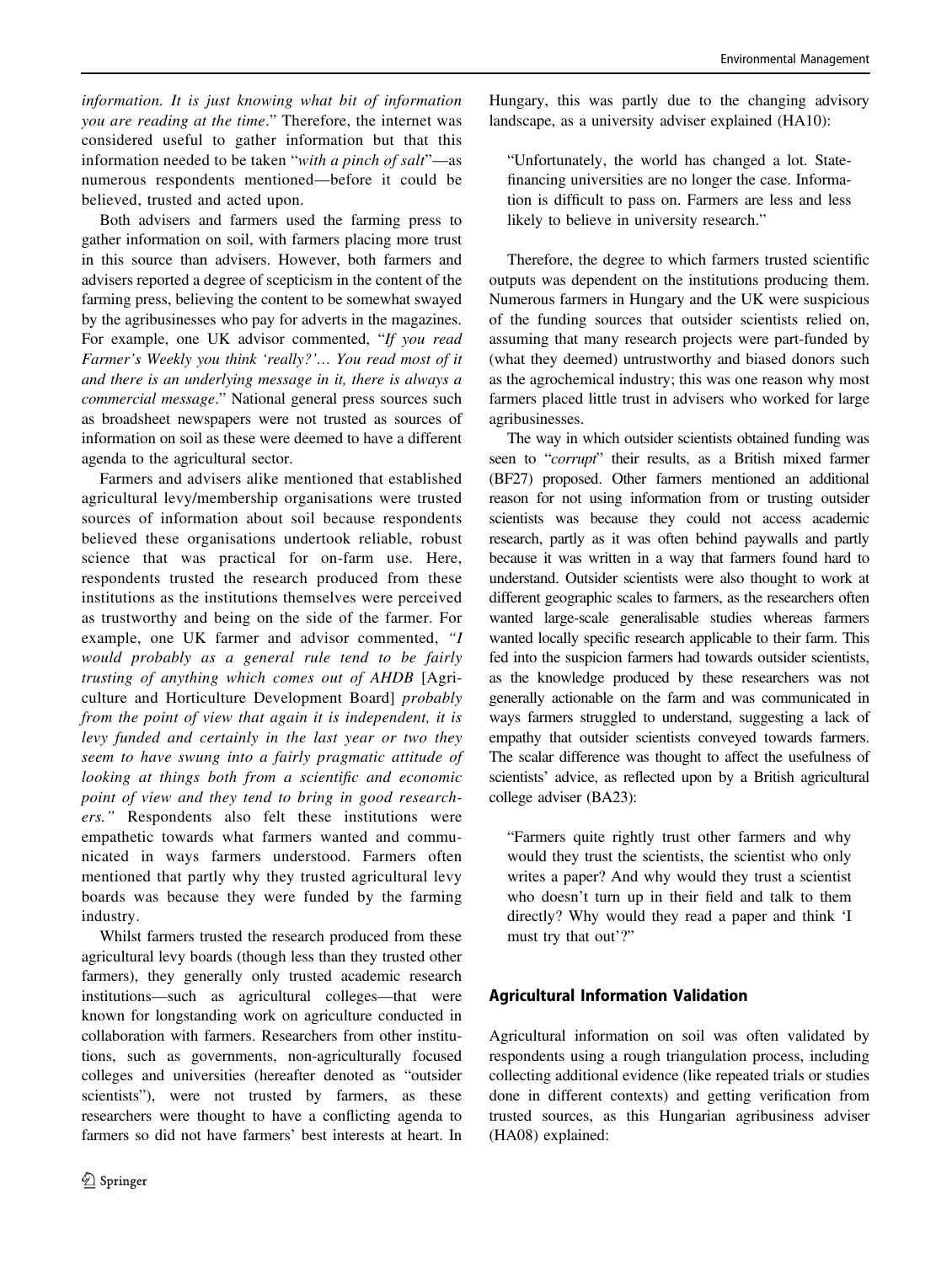"I do not trust without any doubt, so I do cross analyses and if I find out that more papers state the same then I trust in the information provided."

There were concerns about the rise of "fake news", with farmers likely to triangulate potentially unreliable sources with other farmers. For example, one British farmer said:

"I think in the last few years there has been more of fake news but the things I read I don't think are fake. I don't know actually. Gut feeling maybe, talking to other farmers. I wouldn't just jump in with both feet and do something regardless. You talk to other farmers and see what they are doing". Advisors, on the other hand, were more likely to triangulate with other published sources. One British advisor checked her sources by "understanding where the information has come from, who is putting it out and whether they have any prior experience".

However, there was a difference in the sources and methods respondents chose to verify information. Advisers were more likely to look for perceived scientific robustness, as this Hungarian agribusiness adviser (HA01) described: "I like university research. It is verified back statistically and biologically, confirmed results and a reliable source." Conversely, farmers often relied on other farmers to verify information, as a British farmer (BF01) explained: "Farmers want to see other farmers doing it… it convinced you more when you actually see it and see what the benefits are, that is the crucial thing". Demonstration farms and visits were important for some respondents, for example one UK advisor commented, "demonstration events [are a] particularly really powerful way to have a look at it. I think particularly with soil demonstrations that until you see it, it is very hard to visualise it and see what works and doesn't work." This verification process was used to overcome the challenges with information overload and misleading information, as a British agribusiness adviser (BA15) described:

"I built up a network of what I call stakeholders that I will go to and test in terms of their opinion on certain products or certain techniques and what their view is."

Scientific advisers rarely needed in-person verification and were content with trusting journal articles, especially those from purported reputable sources deemed to be those that had higher impact factors and written from authors they knew. For farmers, however, they needed tangible proof from a similar farming context, as a Hungarian farmer (HF01) explained:

"Show me a fellow farmer who tried that practice and it worked on his field. It is also important that it should be emphasised that it worked in the same kind of natural environment like my farm. It has produced results under similar circumstances than mine."

Farmers also tended to rely on sensory verification by seeing, touching, even smelling the soil to determine how a new management practice was affecting the soil. In effect, sensing was believing.

# Implementation of Innovative Soil Management Practice Influencers

Farmers interviewed in both Hungary and the UK frequently mentioned they were motivated to try new soil management practices for financial reasons, either to save money or due to government subsidies/fines. However, in instances where risks of changing practices and/or the investment costs were high, farmers were influenced to implement more sustainable soil practices by recommendations from trusted peers, primarily other farmers. Whilst farmers interviewed often preferred inperson proof, some did not necessarily need to have met trusted peers in person, as one British farmer (BF32) described when talking about why he decided to try more sustainable soil management practices:

"I am quite taken with trust in [two prominent agricultural advisers], what they are saying… Those people, what they are saying is correct and it is not going to cost you a lot to try what they are doing, to compost or to improve your soil, they are not multinationals so they are not trying to sell you anything."

This farmer explained the reason why he trusted these individuals was because he felt they understood farmers and provided useful advice, again conveying the importance of empathy that information providers offered to information receivers. This farmer mentioned he had learnt of these people from the internet and consumed their digital content to find out more about soil. A few other farmers (both in Hungary and the UK) also said they got inspiration to try a new soil management practice by social media posts from farmers they followed online. However, for the majority of farmers, it was not just one person or piece of information that prompted them to change, but a process of building up knowledge from various sources before acting, as a Hungarian farmer (HF04) recalled her reasons for trying composting: "I have heard about it from my mother-in-law first, then I started to look at it on the internet".

Whilst the internet was a useful resource for most farmers to learn about soil (including in the verification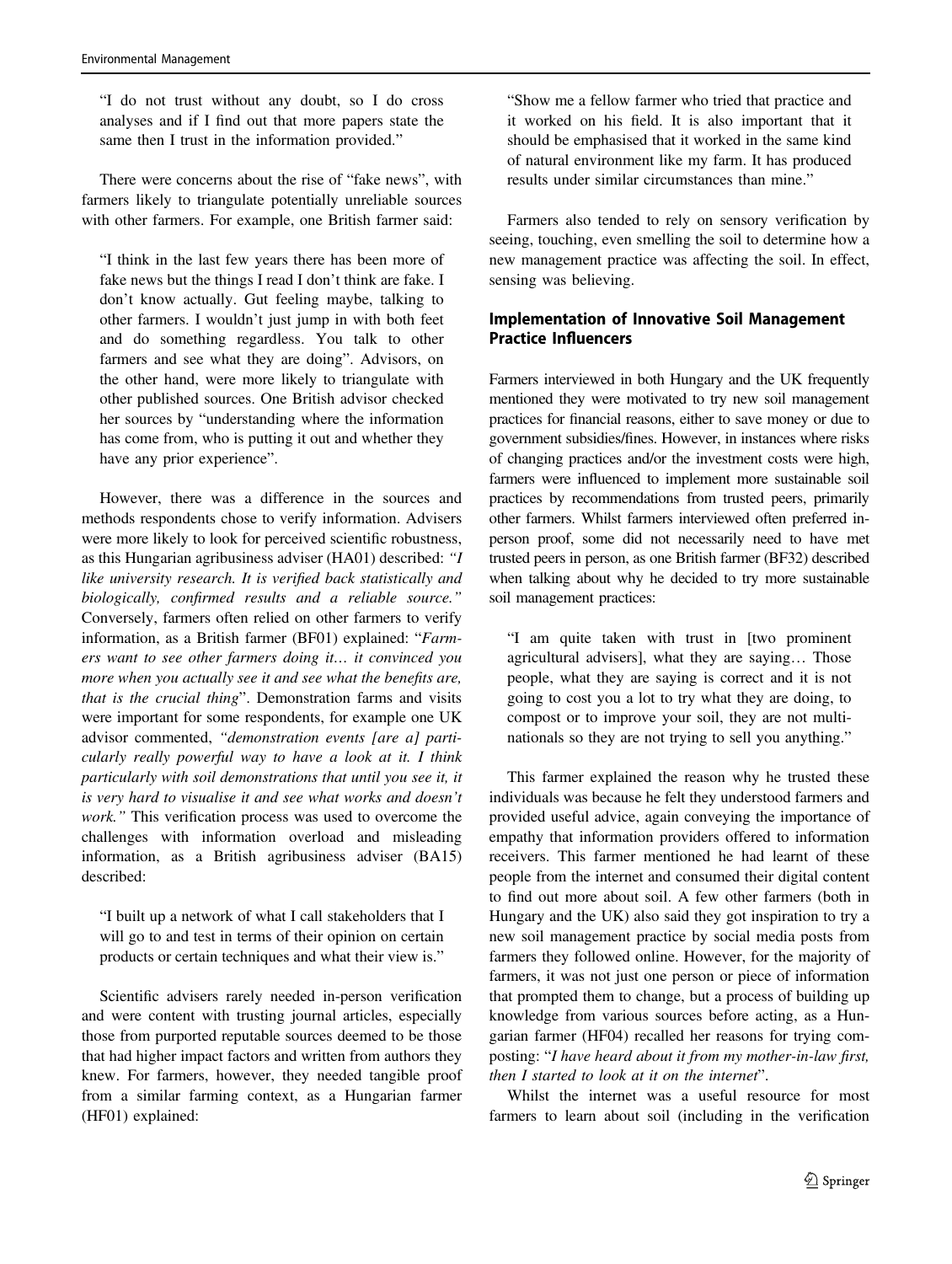process), it was not usually the main factor influencing farmers to change their practices. Many farmers interviewed were motivated based on seeing farms be successful with the practice. Whilst some British farmers interviewed did, to some degree, trust the advice from their agricultural advisers, information from other farmers had a stronger influence and tended to be preferred and acted upon more than information from advisers, as one Hungarian agribusiness adviser (HA08) noted: "In Hungary, professional advisers do not count so much for the farmers. In many cases, if the neighbour starts spraying the chemical, so will he.". Similarly, a British farmer commented, "It is a great thing to have a neighbour and you see what he is doing and you can see some of his good crops and some of his bad bits… Neighbours that talk and banter is a great thing to progress."

This suggests that, ultimately, social influences affecting uptake were strong, and it was mostly other farmers who prompted farmers to make changes to their soil management.

## **Discussion**

Information sharing has changed with the growth of online sources, therefore this research examined the sources of information farmers now use and trust for soil management. Farmer influencers are increasingly important for the dissemination of agricultural information. They are not just celebrities; they can be farmer influencers who share credible and trustworthy information which are important for the adoption of sustainable farming innovations (Rust et al. [2020\)](#page-12-0). Furthermore, the growth of social media platforms has introduced a whole new breed of relatable, and easily accessible, farmer influencers (Zhang et al. [2020\)](#page-13-0). For example, this role was found to be significant for the learning and decision-making of no-till farmers in UK (Skaalsveen et al. [2020\)](#page-12-0). Working with these types of influencers as part of a communication strategy may help governments reach farming audiences in a way that feels more relatable than traditional information dissemination methods including "experts". Instead of talking to the audience using experts, employing farmer influencers can open up new communication channels, creating an easily accessible information source that communicates with the modern farmer.

Unsurprisingly, in contrast to previous studies (Chowdhury and Odame [2013](#page-10-0); Kaushik et al. [2018;](#page-11-0) Mills et al., [2018](#page-12-0)), farmers and advisers in both Hungary and the UK are now frequently using digital channels to seek information on soil as it is freely accessible and useful, with farmers using agricultural social media sites and advisers regularly using online journals. Whilst most advisers in this study were sceptical of the soil management claims on social media sites, farmers were more willing to consume social media content from respected farmer "influencers". Farmers are increasingly drawing on social media farmer influencers (Zhang et al. [2020\)](#page-13-0) for information and these farmer influencers are the online version of Rogers' [\(2003](#page-12-0)) opinion leaders or champions, who have the ability to inflence the diffusion of innovations. Influencers are important as they share endorsed opinions on social media platforms, which can help disseminate information quickly and broadly, and change norms about behaviours and practices (Kay et al. [2020](#page-11-0)). These farmer influencers also provide tangible evidence of the benefits of new management practices and technologies on farm, reducing the perceived risks associated with change (McKitterick et al. [2019\)](#page-11-0). Consistent with studies examining the role of social networks on farming practices (Skaalsveen et al. [2020](#page-12-0)), findings from this study show a shift away from traditional sources of information such as broadsheet newspapers and periodicals towards digital and interpersonal sources including farmer influencers, which are often perceived as more credible and trustworthy.

The findings from this study provide support for Phillipov and Goodman's [\(2017\)](#page-12-0) argument that farmers are increasingly becoming celebrities in the same vein as celebrity chefs, and have the ability to influence the food system as a whole. Indeed, farmer networks on Twitter have been found to be quite strong and dense, with farmers tending to group with other farmers, with research scientists and other advisers on the periphery (Meador et al. [2021\)](#page-11-0). These close-knit farmer social networks may enhance exchange of soil knowledge and uptake of innovations through growth of in-group social capital (Rust et al. [2020\)](#page-12-0). This resonates with the finding of Mills et al. [\(2018](#page-12-0)) that virtual communities of practice are developing around soil management on Twitter in which farmer champions are emerging that are highly respected by other farmers. However, there are risks with only interacting with people who share similar views and beliefs through curating your own social media bubble (Colleoni et al. [2014\)](#page-10-0). These risks include susceptibility to confirmation bias (Nickerson [1998](#page-12-0)) and content bias (Tian and Chao [2012\)](#page-12-0), through seeking information that matches pre-existing beliefs (Colleoni et al. [2014](#page-10-0)). Such an approach could exacerbate lack of trust between "insiders" and perceived "outsiders", even when the information of "outsiders" could provide additional benefits to farmers. Using trusted, perceived similar intermediaries may help to expand knowledge exchange beyond social media bubbles, building more bridging social capital to increase the chance of innovation (Rust et al. [2020\)](#page-12-0). Opportunities also exist for "expert" advisers and others working in agricultural and rural sectors to engage on Twitter with well-connected individuals who can act as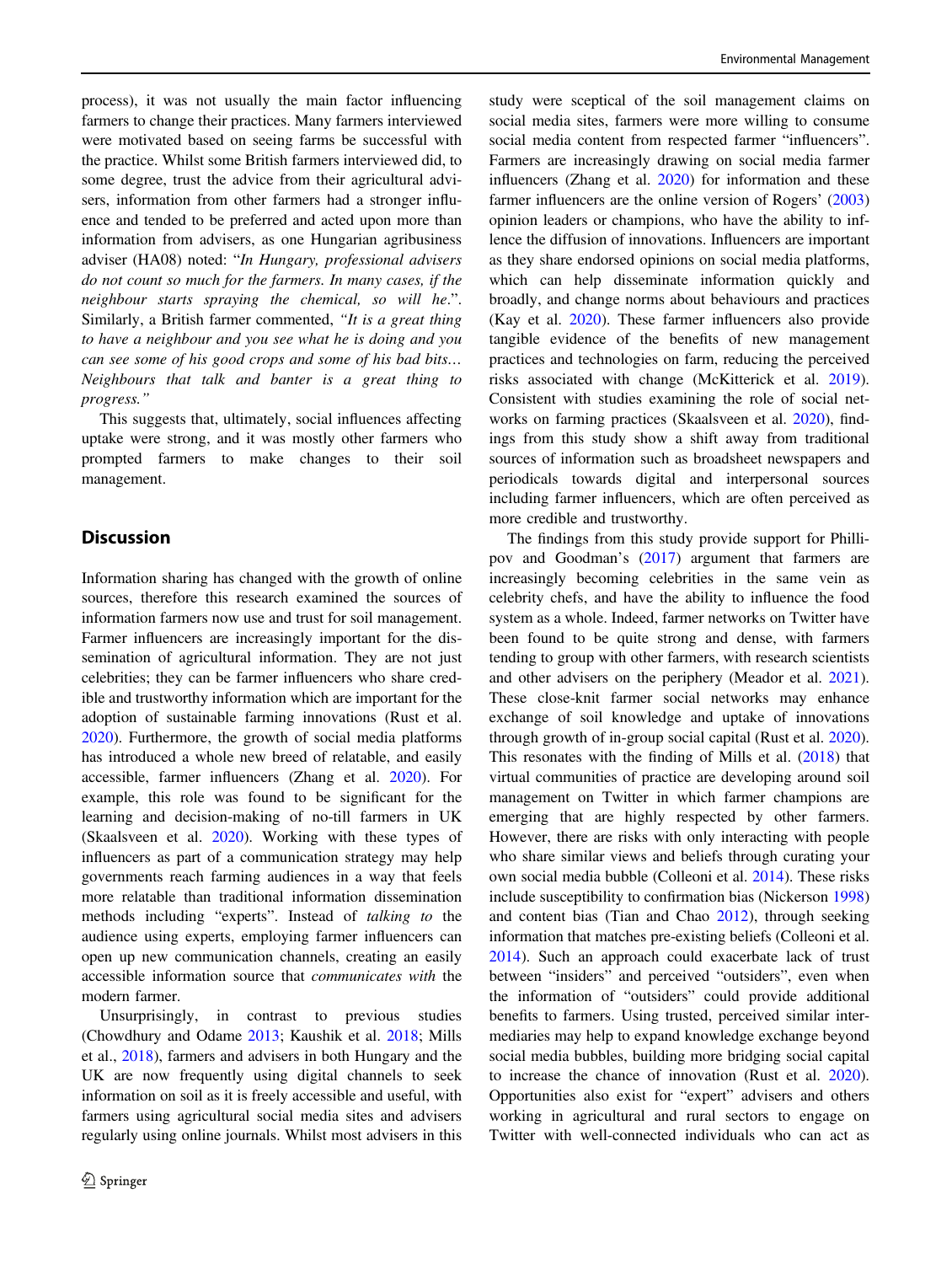'brokers' between stakeholder networks and "launch" information between science, policy and farmers (Meador et al. [2021](#page-11-0)).

In contrast to historic agricultural research (e.g. Eldon [1988;](#page-11-0) Fearne [1991](#page-11-0)), we found that it was not necessarily the traditional "expert" advisers that farmers preferred to go to when they wanted to learn about soil—instead, they often chose to learn from other farmers. In contrast to North America, where agronomists and agri-business companies are often viewed as trusted sources (e.g. Fransoo [2018](#page-11-0)), farmers in our research were less trusting of these sources. This may be in part due to the more recent privatisation of advice services in Europe, compared to North America where these actors have played a more prominent role in the advice system for longer. It may also in part be due to a wariness of biased commercial advice or in some cases limited expertise in soil management (Ingram [2008\)](#page-11-0). That farmers are now turning to their peers for advice and support has also been observed in more recent studies (Joffre et al. [2020;](#page-11-0) McKitterick et al. [2019;](#page-11-0) McMorran [2021\)](#page-11-0) as other farmers are perceived to not have a conflict of interests, and instead have applied, practical experience that is more relevant to the innovating farmer (Inman et al. [2018](#page-11-0)). Tsouvalis et al. [\(2000](#page-12-0)) argued that farmers particularly value knowledge gained through farming experience, and in turn value researchers and advisors who work directly with farmers. Using blended learning approaches have also been found to be important, for example, in addition to online sources, farmers also valued learning from experiences such as visiting sites where the new practices were being successfully implemented by other farmers (Cullen et al. [2016](#page-10-0)). This is consistent with experiential learning as argued for by Tsouvalis et al. [\(2000](#page-12-0)) and is particularly important for soil management (Ingram [2010](#page-11-0)). For example, Stoate et al. [\(2019](#page-12-0)) studied five participatory research projects working with farmers, concluding that direct engagement with farmers builds trust within the farming community, resulting in a greater shared understanding of how to address their soil management objectives. Farmers in our study were more trusting of other farmers and more likely to change their soil management based on farmers' recommendations, indicating that social learning (Reed et al. [2010\)](#page-12-0) through trusted, similar peers—such as other farmers—is important for farmers to be persuaded to act on that information. Applying the Diffusion of Innovation theory (Rogers, [1995\)](#page-12-0), farmers raise their own awareness of soil issues via their social network, which leads to evaluation (i.e. verification) and then on to trials. In effect, farmers see themselves as the experts (Palmer et al. [2009\)](#page-12-0).

Having said this, farmers in our study also often trusted agricultural levy boards and researchers at agricultural colleges due to their longstanding relationship with farmers, which allowed these institutions to build up credibility over

time (Sutherland et al. [2013](#page-12-0)). It was important that information providers were perceived to have the farmers' best interests at heart—a factor shown to increase trust (Head [2012](#page-11-0)). This is consistent with the experiential learning where farmers value information from researchers or technology developers who work with farmers (Stoate et al. [2019](#page-12-0)). Levy boards were believed to have this empathetic trait as these institutions were paid for by farmers and were thought to have shared values. Empathy and social similarity towards the farmer were therefore key in building trust (Neef and Neubert [2011](#page-12-0)).

With the growth of the Internet and social media, in contemporary society people have become more vocal about mistrust or a lack of confidence in information from some sources. When it came to distrusted sources, farmers from both countries did not trust "outsider scientists" (such as those not from agricultural levy boards or agricultural colleges). This is consistent with previous research where fabricated media stories—such as biased research produced by research institutions partnering with agrichemical industries (Blakemore [2018](#page-10-0))—can undermine farmers' perceptions of the research community (Stroud [2018](#page-12-0)). The recent farmer protests in India, one of the largest and longest acts of resistance against newly constituted farm laws, is a classic example of farmer anxieties and breakdown of trust between the government and farmers (Narayanan [2020;](#page-12-0) Mohan and Mistry [2020](#page-12-0)). The core problem was the inadequate stakeholder consultation before formulating laws, and inadequate discussion in parliament before laws were passed; and the perception amongst farmers that the laws were made in keeping with the interests of corporates in agribusiness, instead of the farmers (Mohan and Mistry [2020\)](#page-12-0). Multiple rounds of talks between the government and the farm union leaders failed, and the debate continues to play out politically, through the media and social media, where distrust has been expressed in noted agriculture economists whose think pieces have been labelled as biased.

In addition to a perceived lack of empathy, farmers in our study did not trust outsider scientists due to the way information was communicated. To increase trust farmers need information that is accessible and easy to understand rather than advice provided being too technical to understand (Halabi and Carroll [2015](#page-11-0)). Building farmers' trust in scientific recommendations for sustainable soil management technologies may, in addition to using a trusted, perceived similar third party, require careful translation of academese into communication styles more applicable for different farmer groups (Clark and Murdoch [1997](#page-10-0)). Another reason for the distrust by farmers from both countries towards scientists was reportedly because scientists had different goals to farmers: outsider scientists were thought to want journal article publications and research funding rather than create direct benefits for farmers. In effect, there was a perceived lack of homophily or perceived similarity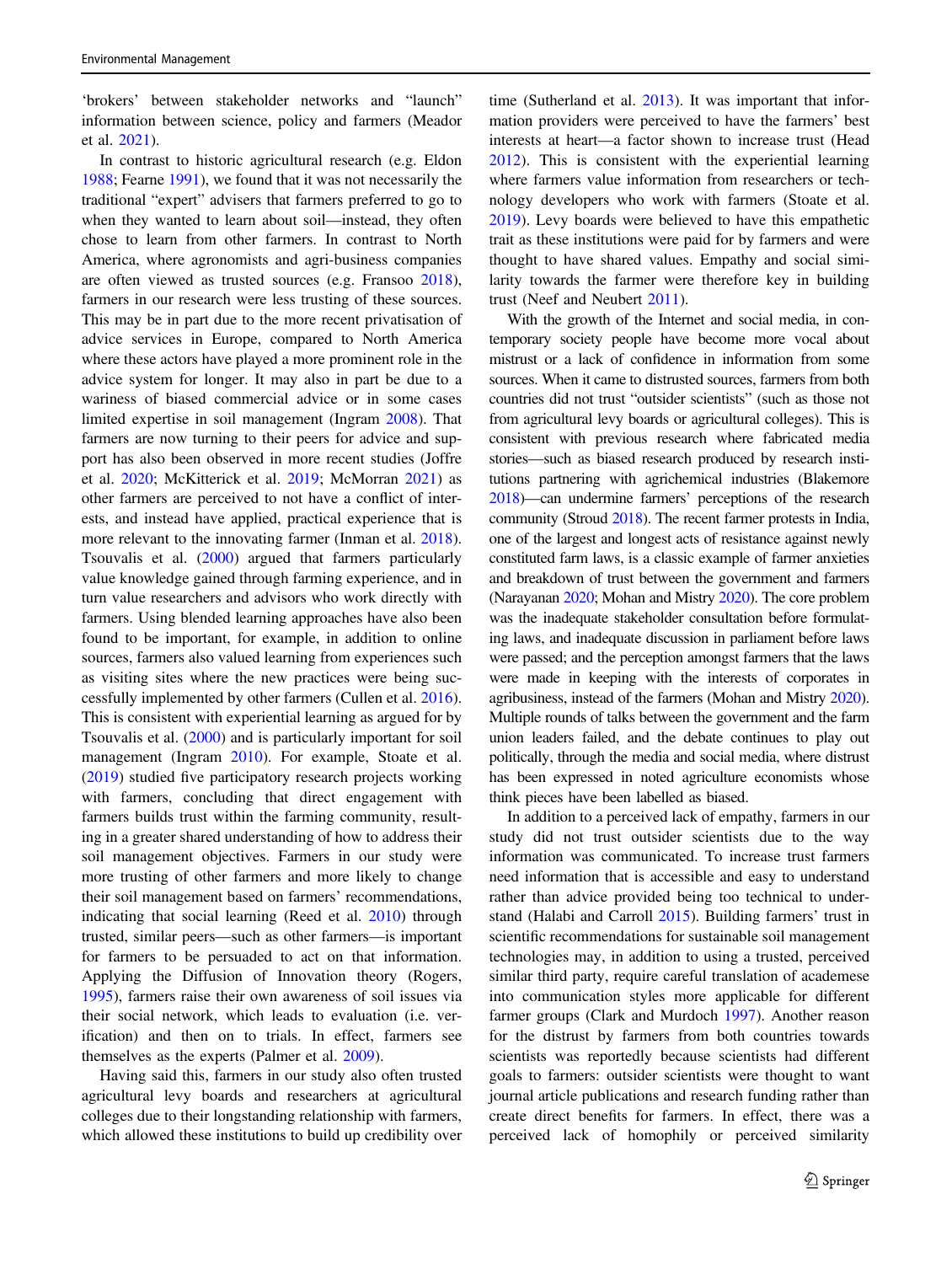between farmers and outsider scientists, supporting the use of diverse networks (Klerkx and Proctor [2013](#page-11-0)) and particularly farmers' social networks (Skaalsveen et al. [2020](#page-12-0)).

Those interviewed in this research emphasised differences between farmers and certain types of trusted advisor, versus researchers and those (including certain advisors) with commercial interests. Farmers contested traditional notions of scientific "experts" versus those with "lay" or "local" knowledge, reframing farmers as the experts, based on experiential, situated knowledges and skills that were rooted in practical experience. The emphasis was on trust rather than expertise, exploring the various reasons why certain information sources were considered to be trustworthy or not, reframing expertise as the provision of information or knowledge that could be trusted. This resonates with calls to exercise caution over the use of terms such as expert, lay or local in relation to knowledge (Wynne [1996\)](#page-13-0), which tends to emphasise difference and keep different knowledge communities apart. Instead, Tsouvalis et al. [\(2020](#page-12-0)) write about "knowledge cultures" to emphasise the complex processes through which knowledge is formed and transformed through social interaction and power relations, and how these processes in turn shape social norms, behaviours and cultures, as farmers derive meaning from the knowledge they embody through their farming practice.

# Conclusions

We have found that as more farmers get online, they are building digital relationships with other farmers to form communities of practice. Farmers from Hungary and the UK were found to be using farming social media as a key source of agricultural information and some were motivated to change their farming practices based on information received from digital farmer influencers and validated by their peers. As more agribusinesses become digital-first, the power of the internet—including social media—is likely to continue to grow, shaping our lives in ways previously unimaginable. Whilst our study found social media to play a more minor role in influencing the majority of farmers interviewed to change their farming practices, it is possible that, over time, its influence may grow, and farmers may find new experts upon which to rely. Future research should expand sample sized and employ social network analysis to identify the important influencers within the farmers 'network (Del Fresno García et al. [2016](#page-11-0)) and understand why farmer influencers appear to be a credible source (Lewandowsky et al. [2012](#page-11-0)); conducting this for online farmer communities of practice would be useful to help pinpoint the most promising influencers who are already trusted in farmer networks. Meador et al [\(2021](#page-11-0)) have employed such an approach in Scotland and this signalled the significant

potential for social network analysis to assess how government and academic institutions can better identify and engage with online influencers to disseminate information, increase impact and encourage uptake of new agricultural practice. Whether via social network analysis or a purposive sample for future qualitative research, it would be useful to identify and interview the early adopters who were trusted by the farmers in our sample, most of which appeared to be mid- to late-adopters. Furthermore, all the farmers in our sample had adopted some sort of sustainable soil innovation that they were able to talk about, and future research might seek to identify non-adopters for interview to understand factors influencing their decisions.

Identifying farmer influencers will be critical for disseminating reliable and trustworthy agricultural information to ensure and accelerate the adoption of sustainable farming innovations. Social media users as information seekers perceive influencers as trusted and experienced voices of authority on specific topics, so these influencers are useful messengers to share information. Working with known and trusted third parties, such as these online influencers, early on and throughout the knowledge exchange process could help promoters of sustainable soil management practices share information more effectively with farmers (Breetz et al. [2005](#page-10-0); Hansen [2002\)](#page-11-0), which we suggest may result in greater uptake. An influencer with a farming background is likely to be more effective at influencing other farmers (Rust et al. [2020\)](#page-12-0), as trust is partly based on the experience and occupation of the person sharing information (Blackstock et al. [2010](#page-10-0)). However, drawing from Tsouvalis et al. [\(2020](#page-12-0)), it is also important to recognise that farmer influencers might increase the credibility of information, but for the actual uptake of soil improving techniques, it is critical to encourage place-based, 'new knowledge cultures', which are backed by adequate, long-term institutional support. This is where some insights can be drawn from some of the global South countries (e.g. Indonesia, Uganda, India) which have addressed issues of trust and behavioural change around sustainability and food security by forming farmer field schools (FFS). At its core, the FFS is an innovative pedagogical approach which emphasises ecological learning, systems analysis, and experimentation for and by groups of farmers who meet routinely for field-based sessions during an entire production cycle to learn how to make adaptive soil and crop management decisions, and find local solutions (Mfitumukiza et al. [2020](#page-12-0); FAO [2019;](#page-11-0) Charatsari et al. [2020](#page-10-0)). An adapted version, in the form of 'farmers' knowledge networks' or something similar could be considered at the landscape level to enable farmers to adapt or alter their agricultural practices to changing circumstances and concerns around soil heath. These new knowledge cultures could engage farmers to become their own researchers, observers and decision-makers (action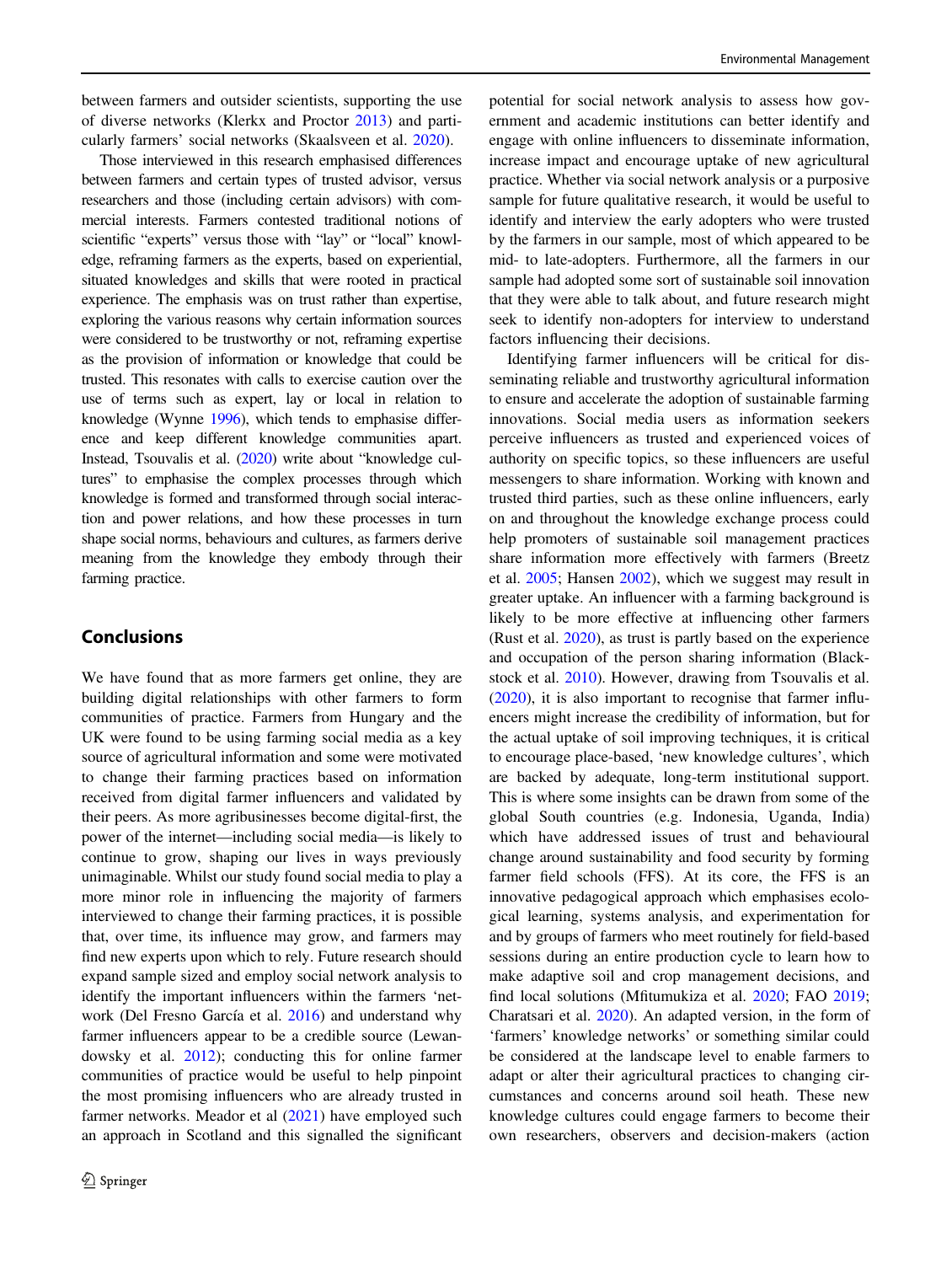<span id="page-10-0"></span>research/ Innovations model), rather than expecting them to follow the standard, linear technology transfer model, which invariably is top-down, with little room to accommodate farmers' own agency and interests in decision-making. de Bruyn et al. [\(2017](#page-11-0)) argue that to address the issue of distrust and reliability between key stakeholders, there is a need for a more creative approach to engage with farmers. A dynamic learning environment, in this case virtual and/or on ground, which maintains farmers' interests, and is based on trust and mutual respect of each other's knowledge and perspectives could be the way forward.

Despite moving away from traditional 'experts' and a growing reliance on farmer-farmer knowledge exchange networks, there may be a more important role for trusted intermediaries than ever before. These knowledge brokers can enhance the exchange of ideas between groups, who might not naturally gain trust directly via homogenous ingroups. The knowledge brokers' ability to connect different groups could also be embraced to expand more insular networks or individuals, both with sustainable soil practices and other beneficial practices. This may be particularly important to enable farmers and researchers to learn about innovations arising from each other's work.

Funding This work was supported by the European Union Horizon 2020 project grant SoilCare [677407]. The funder had no involvement in the study.

#### Compliance with ethical standards

Conflict of interest MR is Research Lead for the IUCN UK Peatland Programme, co-chair of the UNEP Global Peatlands Initiative Research Working Group and is a Co-Investigator on a project to develop a UK Farm Soil Carbon Code.

Publisher's note Springer Nature remains neutral with regard to jurisdictional claims in published maps and institutional affiliations.

Open Access This article is licensed under a Creative Commons Attribution 4.0 International License, which permits use, sharing, adaptation, distribution and reproduction in any medium or format, as long as you give appropriate credit to the original author(s) and the source, provide a link to the Creative Commons license, and indicate if changes were made. The images or other third party material in this article are included in the article's Creative Commons license, unless indicated otherwise in a credit line to the material. If material is not included in the article's Creative Commons license and your intended use is not permitted by statutory regulation or exceeds the permitted use, you will need to obtain permission directly from the copyright holder. To view a copy of this license, visit [http://creativecommons.](http://creativecommons.org/licenses/by/4.0/) [org/licenses/by/4.0/.](http://creativecommons.org/licenses/by/4.0/)

## References

Alskaf K, Sparkes DL, Mooney SJ, Sjögersten S, Wilson P (2020) The Uptake of Different Tillage Practices in England. Soil Use Manag 36(1):27–44

- Alston J (2008) Research Lags Revisited: Concepts and Evidence from U.S. Agriculture. Economic History Association meeting. The Engines of Growth: Innovation, Creative Destruction, and Human Capital Accumulation, New Haven CT, September 12–14, 2008
- Angell B, Francis J, Chalmers A, Flint C (1997) Agriculture and the rural economy: information and advice need. ADAS report for the Ministry of Agriculture, Fisheries and Food, Land Use and Rural Economy Division, London
- Arbuckle JG, Roesch-McNally G (2015) Cover crop adoption in Iowa: the role of perceived practice characteristics. J Soil Water Conserv 70(6):418–429
- Badgley C, Perfecto I (2007) Can organic agriculture feed the world? Renew Agric Food Syst 22(2):80–86
- Baumgart-Getz A, Prokopy LS, Floress K (2012) Why Farmers Adopt Best Management Practice in the United States: a Meta-Analysis of the Adoption Literature. J Environ Manag 96:17–25
- Bawden D, Robinson L (2020) Information Overload: An Overview. In: Redlawsk DP ed Oxford Encyclopedia of Political Decision Making. Oxford University Press, Oxford
- Biró S (2017) Structural Changes in Agriculture since EU Accession in Slovakia, the Czech Republic and Hungary. Research Institute of Agricultural Economics, Budapest
- Blackstock KL, Ingram J, Burton R, Brown KM, Slee B (2010) Understanding and Influencing Behaviour Change by Farmers to Improve Water Quality. Sci Total Environ 408(23):5631–38
- Blakemore R (2018) Critical Decline of Earthworms from Organic Origins under Intensive, Humic SOM-Depleting Agriculture. Soil Syst 2(2):33
- Breetz HL, Fisher-Vanden K, Jacobs H, Schary C (2005) Trust and Communication: Mechanisms for Increasing Farmers' Participation in Water Quality Trading. Land Econ 81(2):170–90
- Busch G, Ryan E, von Keyserlingk MA, Weary DM (2021) Citizen views on genome editing: effects of species and purpose. Agric Hum Values 1–14. <https://doi.org/10.1007/s10460-021-10235-9>
- Charatsari C, Lioutas ED, Koutsouris A (2020) Farmer field schools and the co-creation of knowledge and innovation: the mediating role of social capital. Agric Hum Values 37(4):1139–1154
- Chowdhury A, Odame HH (2013) Social Media for Enhancing Innovation in Agri-Food and Rural Development: Current Dynamics in Ontario, Canada. J Rural Commun Dev 8(2):97–119
- Cialdini RB, Demaine LJ, Sagarin BJ, Barrett DW, Rhoads K, Winter PL (2006) Managing Social Norms for Persuasive Impact. Soc Influence 1(1):3–15
- Clark J, Murdoch J (1997) Local Knowledge and the Precarious Extension of Scientific Networks: A Reflection on Three Case Studies. Sociologia Ruralis 37(1):38–60
- Colleoni E, Rozza A, Arvidsson A (2014) Echo Chamber or Public Sphere? Predicting Political Orientation and Measuring Political Homophily in Twitter Using Big Data. J Commun 64(2):317–32.
- Connor DJ (2018) Organic agriculture and food security: a decade of unreason finally implodes. Field Crops Res 225:128–129
- Cullen B, Amos D, Padel S (2016) Organic Knowledge Network Arable-D2. 1 Description of farmer innovation groups. Deliverable OK-Net Arable. Organic Research Centre, Newbury, UK. Available online at: <https://orgprints.org/id/eprint/30748/>
- Defra (2019) Farm Practices Survey 2018 England. HMSO, London Dandy N (2012) Understanding private land manager decision-mak-
- ing: a framework for forestry. Forest Research, Farnham Dessart FJ, Barreiro-Hurlé J, van Bavel R (2019) Behavioural factors affecting the adoption of sustainable farming practices: a policy oriented review. Eur Rev Agric Econ 46(3):417–471
- Donkers H (2014) Sustainable food security, a paradigm for local and regional food systems. Int J Humanities Soc Sci 4(12):89–102
- Earle TC (2010) Trust in Risk Management; A Model-Based Review of Empirical Research. Risk Anal 30(4):541–574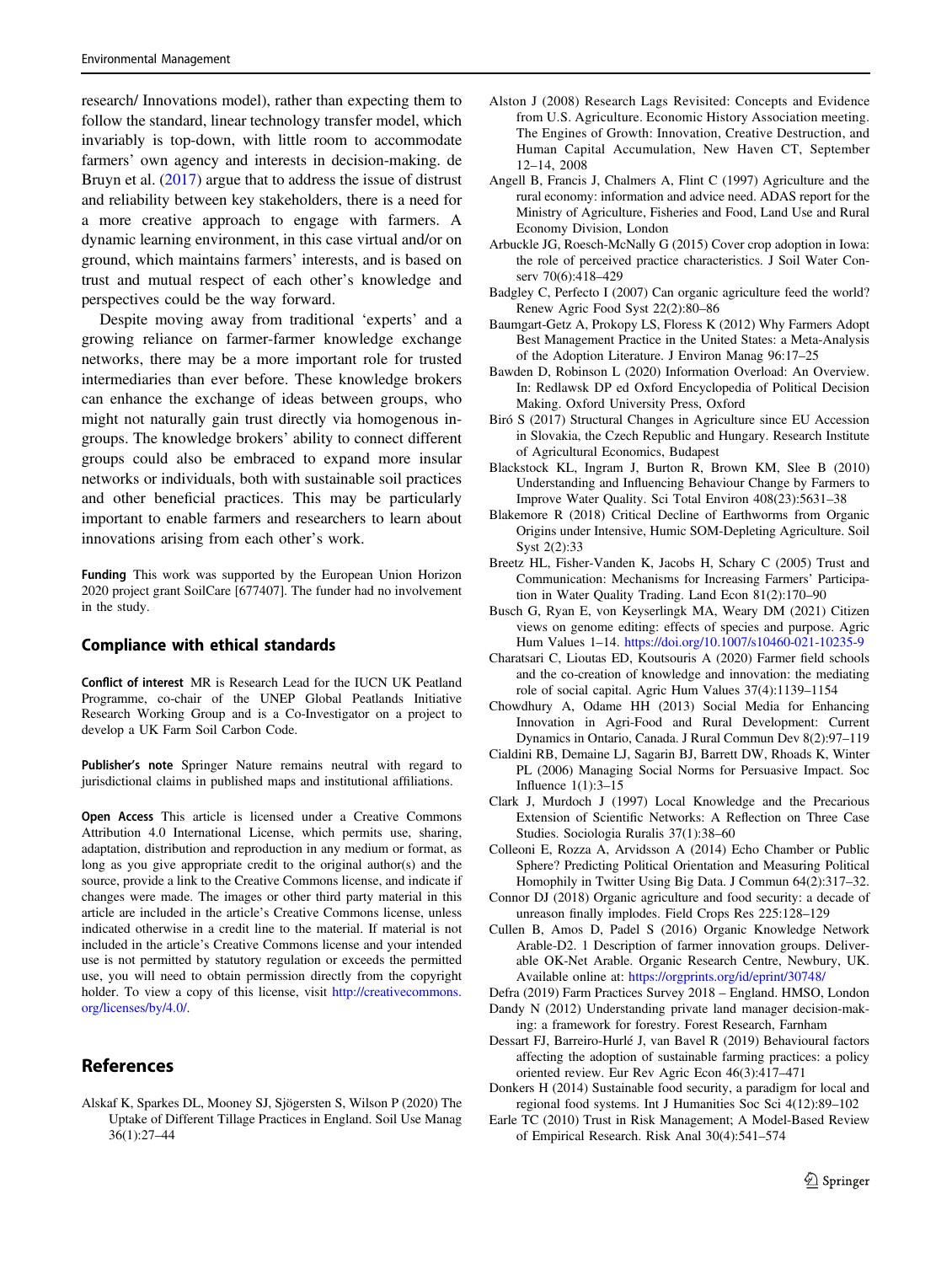- <span id="page-11-0"></span>Eldon J (1988) Agricultural Change, Conservation, and the Role of Advisors. Ecos 9(4):14–20
- Environment Agency (2019) The State of the Environment: Soils. Environment Agency, Bristol. Available online at: [https://assets.](https://assets.publishing.service.gov.uk/government/uploads/system/uploads/attachment_data/file/805926/State_of_the_environment_soil_report.pdf) [publishing.service.gov.uk/government/uploads/system/uploads/a](https://assets.publishing.service.gov.uk/government/uploads/system/uploads/attachment_data/file/805926/State_of_the_environment_soil_report.pdf) ttachment\_data/fi[le/805926/State\\_of\\_the\\_environment\\_soil\\_](https://assets.publishing.service.gov.uk/government/uploads/system/uploads/attachment_data/file/805926/State_of_the_environment_soil_report.pdf) [report.pdf](https://assets.publishing.service.gov.uk/government/uploads/system/uploads/attachment_data/file/805926/State_of_the_environment_soil_report.pdf)
- Eppler MJ, Mengis J (2004) The Concept of Information Overload: a Review of Literature from Organization Science, Accounting, Marketing, MIS, and Related Disciplines. Inf Soc 20(5):325–44
- Etikan I, Musa SA, Alkassim RS (2016) Comparison of convenience sampling and purposive sampling. Am J Theor Appl Stat 5  $(1):1-4$
- Fearne A (1991) Agricultural information: a farmer's point of view. In: Kuiper, D., Roling, N.G. (Eds), European Seminar on Knowledge Management and Information Technology, Landbouwuniversiteit, Wageningen
- Fransoo S (2018) Pulse producer decision making under risky conditions: will end-point royalties change preferences? Doctoral dissertation, University of Saskatchewan. [https://harvest.usask.ca/](https://harvest.usask.ca/bitstream/handle/10388/8298/FRANSOO-THESIS-2018.pdf?sequence=1&isAllowed=y) [bitstream/handle/10388/8298/FRANSOO-THESIS-2018.](https://harvest.usask.ca/bitstream/handle/10388/8298/FRANSOO-THESIS-2018.pdf?sequence=1&isAllowed=y) [pdf?sequence](https://harvest.usask.ca/bitstream/handle/10388/8298/FRANSOO-THESIS-2018.pdf?sequence=1&isAllowed=y)=1&isAllowed=y
- FAO (2019) Farmers taking the lead—Thirty years of farmer field schools. UN Food and Agriculture Organisation, Rome, Italy. Available online at: [http://www.fao.org/publications/card/en/c/](http://www.fao.org/publications/card/en/c/CA5131EN/) [CA5131EN/](http://www.fao.org/publications/card/en/c/CA5131EN/)
- Del Fresno García M, Daly AJ, Sánchez-Cabezudo SS (2016) Identifying the New Influencers in the Internet Era: Social Media & Social Network Analysis. Rev Espanola de Investigaciones Sociologicas 153:23–42
- Grove-White R, McNaughton P, Mayer SD, Wynne B (1997) Uncertain World: Genetically Modified Organisms, Food and Public Opinion in Britain. Lancaster, England: Centre for the Study of Environmental Change, Lancaster University. Available online at: [https://repository.library.georgetown.edu/handle/](https://repository.library.georgetown.edu/handle/10822/546046) [10822/546046](https://repository.library.georgetown.edu/handle/10822/546046)
- Halabi AK, Carroll B (2015) Increasing the Usefulness of Farm Financial Information and Management: a qualitative study from the Accountant's Perspective. Qualitative Res Organ Manag: Int J 10(3):227–42
- Hansen JW (2002) Realizing the Potential Benefits of Climate Prediction to Agriculture: issues, approaches, challenges. Agric Syst 74(3):309–30
- Hargittai E, Fullerton L, Menchen-Trevino E, Thomas KY (2010) Trust Online: Young Adults' Evaluation of Web Content. Int J Commun 4:468–94
- Head N (2012) Transforming conflict: Trust, empathy, and dialogue. International Journal of Peace Studies 17:33–55
- Hmielowski JD, Hutchens MJ, Cicchirillo VJ (2014) Living in an Age of Online Incivility: Examining the Conditional Indirect Effects of Online Discussion on Political Flaming. Inf Commun Soc 17 (10):1196–1211
- Holton AE, Chyi HI (2012) News and the Overloaded Consumer: factors Influencing Information Overload among News Consumers. Cyberpsychology, Behav, Soc Netw 15(11):619–24
- Ilbery B, Maye D, Ingram J, Little R (2013) Risk perception, crop protection and plant disease in the UK wheat sector. Geoforum 50:129–137
- Ipsos MORI (2021) Consumer perceptions of genome edited food: A mixed method social science research project to understand consumer perceptions of genome edited food and its potential future labelling. Commissioned report to Food Standards Agency. <https://doi.org/10.46756/sci.fsa.aya629>
- Ingram J (2008) Agronomist–farmer knowledge encounters: an analysis of knowledge exchange in the context of best management practices in England. Agriculture Hum Values 25(3):405–418
- Ingram J (2010) 'Technical and Social Dimensions of Farmer Learning: An Analysis of the Emergence of Reduced Tillage Systems in England'. J Sustain Agric 34(2):183–201
- Ingram J, Mills J (2019) Are advisory services "fit for purpose" to support sustainable soil management? An assessment of advice in Europe. Soil Use Manag 35(1):21–31
- Inman A, Winter M, Wheeler R, Vain E, Lovett A, Collins A, Jones I, Johnes P, Cleasby W (2018) An Exploration of Individual, Social and Material Factors Influencing Water Pollution Mitigation Behaviours within the Farming Community. Land Use Policy 70:16–26
- Jackson TA, Farzaneh P (2012) Theory-based model of factors affecting information overload. Int J Inf Manag 32(6):523–532
- Joffre OM, De Vries JR, Klerkx L, Poortvliet PM (2020) Why Are Cluster Farmers Adopting More Aquaculture Technologies and Practices? The Role of Trust and Interaction within Shrimp Farmers' Networks in the Mekong Delta, Vietnam. Aquaculture 523:735181
- Kaushik P, Chowdhury A, Odame HH, Paassen Avan (2018) Social Media for Enhancing Stakeholders' Innovation Networks in Ontario, Canada. J Agric Food Inf 19(4):331–53
- Kay S, Mulcahy R, Parkinson J (2020) When Less Is More: the Impact of Macro and Micro Social Media Influencers' Disclosure. J Mark Manag 36(3–4):248–78
- Klerkx L, Proctor A (2013) Beyond Fragmentation and Disconnect: networks for Knowledge Exchange in the English Land Management Advisory System. Land Use Policy 30(1):13–24
- Knierim A, Labarthe P, Laurent C, Prager K, Kania J, Madureira L, Ndah TH (2017) Pluralism of Agricultural Advisory Service Providers – Facts and Insights from Europe. J Rural Stud 55:45–58
- Lahmar R (2010) Adoption of Conservation Agriculture in Europe. Lessons of the KASSA Project. Land Use Policy 27(1):4–10
- Lal R, Stewart BA (1990) Soil Degradation: A Global Threat. Springer-Verlag, New York, NY
- Lal R (2015) Restoring soil quality to mitigate soil degradation. Sustainability 7(5):5875–5895. <https://doi.org/10.3390/su7055875>
- Lang T, Barling D (2012) Food security and food sustainability: reformulating the debate. Geographical J 178(4):313–326
- Lewandowsky S, Ecker UKH, Seifert CM, Schwarz N, Cook J (2012) Misinformation and Its Correction: Continued Influence and Successful Debiasing. Psychol Sci Public Interest 13(3):106–31
- de Bruyn L, Abigail Jenkins L, Samson-Liebig S (2017) Lessons learnt: sharing soil knowledge to improve land management and sustainable soil use. Soil Sci Soc Am J 81(3):427–438
- Marris C, Wynne B, Simmons P, Weldon S (2001) Public Perceptions of Agricultural Biotechnologies in Europe. Final Report of the P ABE research project funded by the Commission of European Communities. University of Lancaster, Lancaster
- Martens B, Aguiar L, Gomez-Herrera E, Müller-Langer F (2018) The Digital Transformation of News Media and the Rise of Disinformation and Fake News. Vol. JRC Digita, Seville
- Mauro IJ, McLachlan SM, van Acker RC (2009) Farmer Knowledge and a Priori Risk Analysis: Pre-Release Evaluation of Genetically Modified Roundup Ready Wheat across the Canadian Prairies. Environ Sci Pollut Res 16(6):689–701
- McKitterick L, Quinn B, Tregear A (2019) Trust Formation in Agri-Food Institutional Support Networks. J Rural Stud 65:53–64
- McMorran R (2021) Key drivers for land manager decision making in the Loch Lomond and Trossachs National Park and opportunities for addressing constraints to woodland creation. Final report of a SEFARI Fellowship with Loch Lomond and the Trossachs National Park Authority. SEFARI, Edinburgh. Available online at: <https://sefari.scot/node/8102>
- Meador JE, Cneissen HE, Williams AW (2021) Exploring the Twitterverse. Scotland's Rural College (SRUC), Edinburgh. Available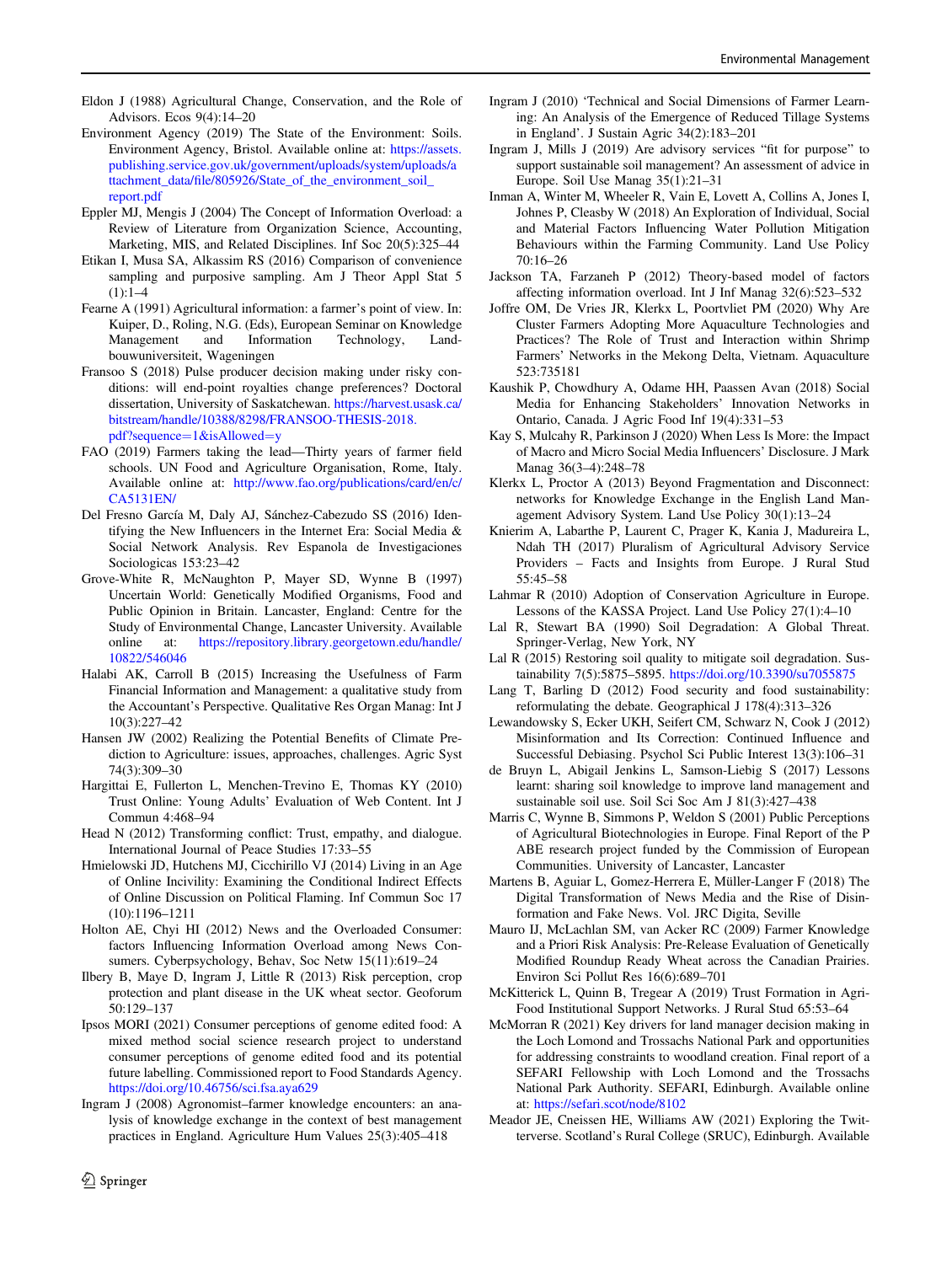<span id="page-12-0"></span>online at: [https://pure.sruc.ac.uk/en/publications/exploring-the-tw](https://pure.sruc.ac.uk/en/publications/exploring-the-twitterverse) [itterverse](https://pure.sruc.ac.uk/en/publications/exploring-the-twitterverse)

- Merriam SB (1998) Qualitative Research and Case Study Applications in Education. Vol. 2nd. Jossey-Bass Publishers, San Francisco
- Mfitumukiza D, Barasa B, Kiggundu N, Nyarwaya A, Muzei JP (2020) Smallholder farmers' perceived evaluation of agricultural drought adaptation technologies used in Uganda: Constraints and opportunities. J Arid Environ 177:104137
- Mills J, Gaskell P, Ingram J, Dwyer J, Reed M, Short C (2017) Engaging farmers in environmental management through a better understanding of behaviour. Agric Hum Values 34:283–299
- Mills J, Gaskell P, Ingram J, Chaplin S (2018) Understanding farmers' motivations for providing unsubsidised environmental benefits. Land Use Policy 76:697–707
- Mills J, Reed M, Skaalsveen K, Ingram J (2019) The use of Twitter for sustainable soil management knowledge exchange. Soil Use Manag 35(1):195–203
- Millstone E, Van Zwanenberg P (2000) A Crisis of Trust: For Science, Scientists or for Institutions? Nat Med 6(12):1307–8
- Mohan D and Mistry J (2020) Farm Protests Reflect India's Worst Failing: A Broken Farmer-State Contract. The Wire, 3rd December 2020. Available online at: [https://thewire.in/agriculture/farm](https://thewire.in/agriculture/farm-protests-india-worst-failing-broken-farmer-state-contract)[protests-india-worst-failing-broken-farmer-state-contract](https://thewire.in/agriculture/farm-protests-india-worst-failing-broken-farmer-state-contract)
- Nadelson L, Jorcyk C, Yang D, Jarratt Smith M, Matson S, Cornell K, Husting V (2014) I Just Don't Trust Them: The Development and Validation of an Assessment Instrument to Measure Trust in Science and Scientists. Sch Sci Math 114(2):76–86
- Narayanan S (2020) Understanding Farmer Protests in India. Acad Stand Poverty 1:1
- Neef A, Neubert D (2011) Stakeholder Participation in Agricultural Research Projects: a Conceptual Framework for Reflection and Decision-Making. Agric Hum Values 28(2):179–94
- Nemes G, and High C (2013) Old Institutions, New Challenges: the Agricultural Knowledge System in Hungary. Studies Agric Econ. 115:76–84
- Newman N, Fletcher R, Schulz A, Andı S, and Nielsen RK (2020) Reuters Institute Digital News Report 2020. Reuters Institute and University of Oxford, Oxford. Available online at: [https://](https://reutersinstitute.politics.ox.ac.uk/sites/default/files/2020-06/DNR_2020_FINAL.pdf) [reutersinstitute.politics.ox.ac.uk/sites/default/](https://reutersinstitute.politics.ox.ac.uk/sites/default/files/2020-06/DNR_2020_FINAL.pdf)files/2020-06/DNR\_ [2020\\_FINAL.pdf](https://reutersinstitute.politics.ox.ac.uk/sites/default/files/2020-06/DNR_2020_FINAL.pdf)
- Nickerson RS (1998) Confirmation Bias: a Ubiquitous Phenomenon in Many Guises. Rev Gen Psychol 2(2):175–220
- Okumah M, Martin-Ortega J, Novo P, Chapman PJ (2020) Revisiting the Determinants of Pro-Environmental Behaviour to Inform Land Management Policy: a Meta-Analytic Structural Equation Model Application. Land 9(135):1–33
- O'leary Z (2004) The Essential Guide to Doing Research. Sage, London
- Palmer S, Fozdar F, Sully M (2009) The Effect of Trust on West Australian Farmers' Responses to Infectious Livestock Diseases. Sociologia Ruralis 49(4):360–74
- Pannell DJ, Marshall GR, Barr N, Curtis A, Vanclay F, Wilkinson R (2006) Understanding and promoting adoption of conservation practices by rural landholders. Aust J Exp Agric 46 (11):1407–1424
- Petty RE, Unnava RH, Strathman AJ, Robertson TS, Kassarjian HH (1991) Theories of Attitude Change. In: Robertson TS, Kassirjian HH eds Handbook of consumer behavior. Prentice Hall, Englewood Cliffs, p 241–80
- Phillipov M, Goodman MK (2017) The Celebrification of Farmers: Celebrity and the New Politics of Farming. Celebrity Stud 8 (2):346–50
- Prager K, Posthumus H (2010) Socio-Economic Factors Influencing Farmers' Adoption of Soil Conservation Practices in Europe. Human Dimensions of Soil and Water Conservation. Nova Science Publishers, Napier, TL
- Reed MS, Evely AC, Cundill G, Fazey I, Glass J, Laing A, Newig J, Parrish B, Prell C, Raymond C, Stringer L (2010) "What is Social Learning?". Ecol Soc 15(4):r1
- Rogers EM (1995) Diffusion of Innovations, 4th ed. The Free Press, New York
- Rogers EM (2003) Diffusion of Innovations, 5th ed. Free Press, New York, NY
- Rust NA, Iversen S, Vella S, Hansda R, Reed MS, Areal F (2020) Social factors influencing adoption. SOILCARE project deliverable D3.3. Available online at: [https://www.soilcare-project.eu/](https://www.soilcare-project.eu/downloads/public-documents/soilcare-reports-and-deliverables/130-report-12-d3-3-section-problems-causing-and-solutions-to-declining-soil-quality-in-the-uk-niki-rust-nu/file) [downloads/public-documents/soilcare-reports-and-deliverables/](https://www.soilcare-project.eu/downloads/public-documents/soilcare-reports-and-deliverables/130-report-12-d3-3-section-problems-causing-and-solutions-to-declining-soil-quality-in-the-uk-niki-rust-nu/file) [130-report-12-d3-3-section-problems-causing-and-solutions-to](https://www.soilcare-project.eu/downloads/public-documents/soilcare-reports-and-deliverables/130-report-12-d3-3-section-problems-causing-and-solutions-to-declining-soil-quality-in-the-uk-niki-rust-nu/file)[declining-soil-quality-in-the-uk-niki-rust-nu/](https://www.soilcare-project.eu/downloads/public-documents/soilcare-reports-and-deliverables/130-report-12-d3-3-section-problems-causing-and-solutions-to-declining-soil-quality-in-the-uk-niki-rust-nu/file)file
- Rust NA, Ptak EN, Graversgaard M, Iversen S, Reed MS, de Vries JR, Ingram J, Mills J, Neumann RK, Kjeldsen C, Muro M, Dalgaard T (2020) Social Capital Factors Affecting Uptake of Sustainable Soil Management Practices: a Literature Review. Emerald Open  $Res$   $2.8$
- Seifert F (2020) National specificity and convergence in the European anti-GM movement: the cases of Austria, Germany, France, Spain and the UK. Innovation. Eur J Social Sci Res 1–22. [https://](https://doi.org/10.1080/13511610.2020.1766950) [doi.org/10.1080/13511610.2020.1766950](https://doi.org/10.1080/13511610.2020.1766950)
- Siegrist M, Cvetkovich G (2000) Perception of Hazards: the Role of Social Trust and Knowledge. Risk Anal 20(5):713–19
- Skaalsveen K, Ingram J, Urquhart J (2020) The role of farmers' social networks in the implementation of no-till farming practices. Agric Syst 181:102824
- Slovic PE (2000) The perception of risk. Earthscan, Routledge, Abingdon, Oxfordshire
- Stoate C, Jones S, Crotty F, Morris C, Seymour S (2019) Participatory research approaches to integrating scientific and farmer knowledge of soil to meet multiple objectives in the English East Midlands. Soil Use Manag 35(1):150–159
- Stroud JL (2018) Co-Producers: Open Data Can Test Trust. Nature 562(7727):344
- Sutherland LA, Mills J, Ingram J, Burton RJF, Dwyer J, Blackstock K (2013) Considering the Source: Commercialisation and Trust in Agri-Environmental Information and Advisory Services in England. J Environ Manag 118:96–105
- Sutherland LA, Madureira L, Dirimanova V, Bogusz M, Kania J, Vinohradnik K, Creaney R, Duckett D, Koehnen T, Knierim A (2017) New knowledge networks of small-scale farmers in Europe's periphery. Land Use Policy 63:428–439
- Szilassi P, Jordan G, Rompaey Avan, Csillag G (2006) Impacts of Historical Land Use Changes on Erosion and Agricultural Soil Properties in the Kali Basin at Lake Balaton, Hungary. Catena 68  $(2-3):96-108$
- Tenopir C (1990) Online Information Anxiety. School of Information Sciences, Faculty Publications and Other Works, Tenesse. Available online at: [https://trace.tennessee.edu/utk\\_infosciepubs/](https://trace.tennessee.edu/utk_infosciepubs/321) [321](https://trace.tennessee.edu/utk_infosciepubs/321)
- Thomas DT, Moore AD, Bell LW, Webb NP (2018) Ground cover, erosion risk and production implications of targeted management practices in Australian mixed farming systems: Lessons from the Grain and Graze program. Agric Syst 162:123–135
- Tian D, Chao CC (2012) Testing News Trustworthiness in an Online Public Sphere: A Case Study of The Economist's News Report Covering the Riots in Xinjiang, China. Chin J Commun 5 (4):455–74
- Tsouvalis J, Seymour S, Watkins C (2000) Exploring knowledgecultures: Precision farming, yield mapping, and the expert-farmer interface. Environment and Planning A 32(5):909–924
- Ulrich-Schad JD, De Jalón SG, Babin N, Pape A, Prokopy LS (2017) Measuring and Understanding Agricultural Producers' Adoption of Nutrient Best Management Practices. J Soil Water Conserv 72 (5):506–18.